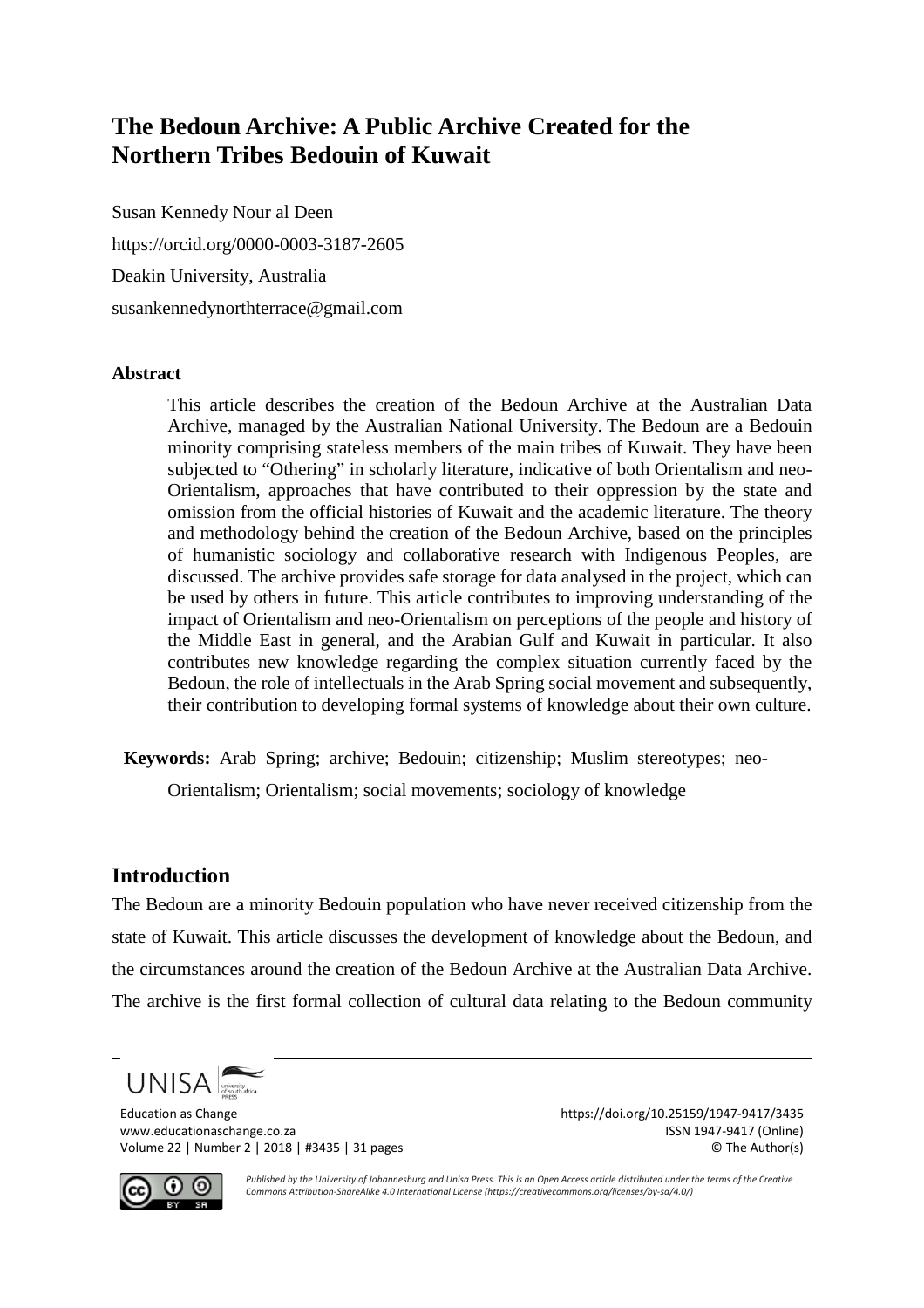held by a university or other public institution. It may be seen as one of the first, concrete steps in legitimising the Bedoun's history within a formal social institution (the Australian National University). The archive was created in response to the community's inability to store primary and secondary research data collected about them in a safe institutional space in Kuwait, due to two interconnected issues: the marginalisation of the Bedoun in scholarly and/or other official forms of history, and the precarious security situation and oppression of the Bedoun in the state of Kuwait at present.

In the first part of the article, I explain the context that has led to the Bedoun having no formal institutional resources on which to draw for the collection and storage of their cultural and historical data. This context is primarily, the development of knowledge about the Bedouin of Kuwait, and the Bedoun minority within it, framed from the perspective of the sociology of knowledge (Turner 2000; Znaniecki 1952b). This context has involved the omission and/or distortion of the Bedoun's identity in the history of Kuwait on ideological grounds, achieved using Orientalist methods of analysis across three phases of scholarship. Histories of Kuwait have chiefly represented the Hadar of Kuwait (town dwellers who self-identify as an elite, superior social class) as the dominant national group in Kuwait via the "Othering" of the Bedouin tribes of Kuwait, of whom the Bedoun are a minority. The suffering of minority groups is thus contextualised within the larger trajectory of a national history dominated by opposing groups (Znaniecki 1952b).

In the second part of the article, I explain the theoretical and methodological principles behind my approach to studying the Bedoun: humanistic sociology, and collaborative methodologies with indigenous, tribal people, which have contributed to the formation of the archive. I describe the development of intellectual ideals within the Bedoun social activist movement during the Arab Spring, and some of the issues surrounding their struggle to document their own history and develop their human rights and citizenship claims in partnership with humanitarian organisations. Finally, I discuss the contents of the archive.

#### **The Current State of Knowledge**

The Kuwaiti Bedoun are members of the main tribes of Kuwait. They are native to the region (Weissbrodt 2008), but were never granted nationality after their permanent settlement in Kuwait and are therefore regarded as a stateless population from the perspective of international law (al Anezi 1989). Kuwaitis (including the Bedoun themselves) use the term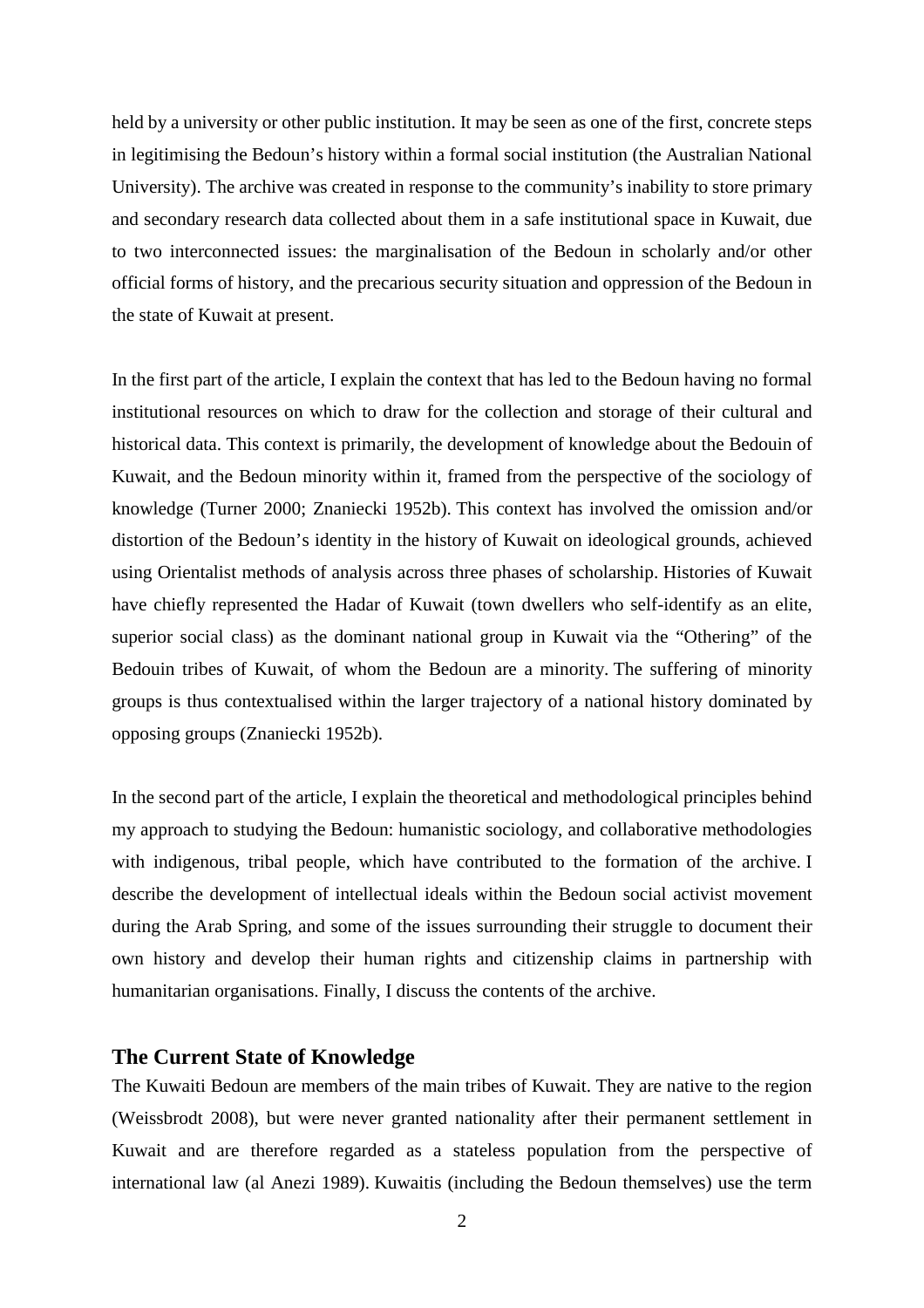"Bedoun" which means "without" in Arabic, or "Kuwaiti Bedoun," similar to "Kuwaiti Bedouin" or *Badiat al Kuwayt* in Arabic (Group 29 20[1](#page-2-0)2, 6).<sup>1</sup> The Bedoun are family members of Kuwaiti Bedouin citizens, connected via nuclear, extended family and tribal relationships (Human Rights Watch 1995; Kennedy 2016). The Kuwaiti Bedouin were split into citizen and stateless ("Bedoun") groups when citizenship was first distributed in Kuwait in the 1960s, so that only around half the Bedouin population but all of the Hadar population would receive citizenship (Human Rights Watch 1995).

National statistical records indicated tens of thousands of Bedouns had arrived in Kuwait prior to 1920 and until 1940 (Ismael 1982). The total number of Bedoun today is approximately 110,000 (*Kuwait Times* 2013), reduced from around 300,000 in the 1980s (Human Rights Watch 1995). Some sources claim that the population is likely far larger than the number stated by government authorities (Human Rights Watch 2014), and there is likely an increasing population group of unregistered Bedouns due to government refusal to document and count the group since the 1980s (such persons often hold other forms of legitimate identity documents, but they are not recognised by the government) other than as criminalised nonresidents. However, these potential additional numbers are counterbalanced by significant population attrition due to ethnic cleansing (by both administrative erasure and physical means), which involves for many a failure to form families due to the range of restrictions placed on the group's social participation by the Ministry of Interior.

Kuwaiti citizen women who marry Kuwaiti Bedoun men have stateless children (Human Rights Watch 2014). There were around 30,000 Bedoun spouses and children of Kuwaiti citizen women in 1995 (Human Rights Watch 1995). The proportion of Kuwaiti Bedouin of the northern and southern tribes has not been comprehensively established, and has been complicated by government practices which have removed individuals' fathers' names, tribal names, ethnic group and nationality from official records (al Anezi 1989, 263, n132; Group 29, 2012, 6) while attempting to relabel them with nationalities that do not belong to them (*Arab Times* 2014; WikiLeaks 2006).

<span id="page-2-0"></span><sup>&</sup>lt;sup>1</sup> Anonymous research participants are numbered herein as they were in my doctoral thesis work (Kennedy 2016), enabling readers to discern information obtained from different individuals in fieldwork.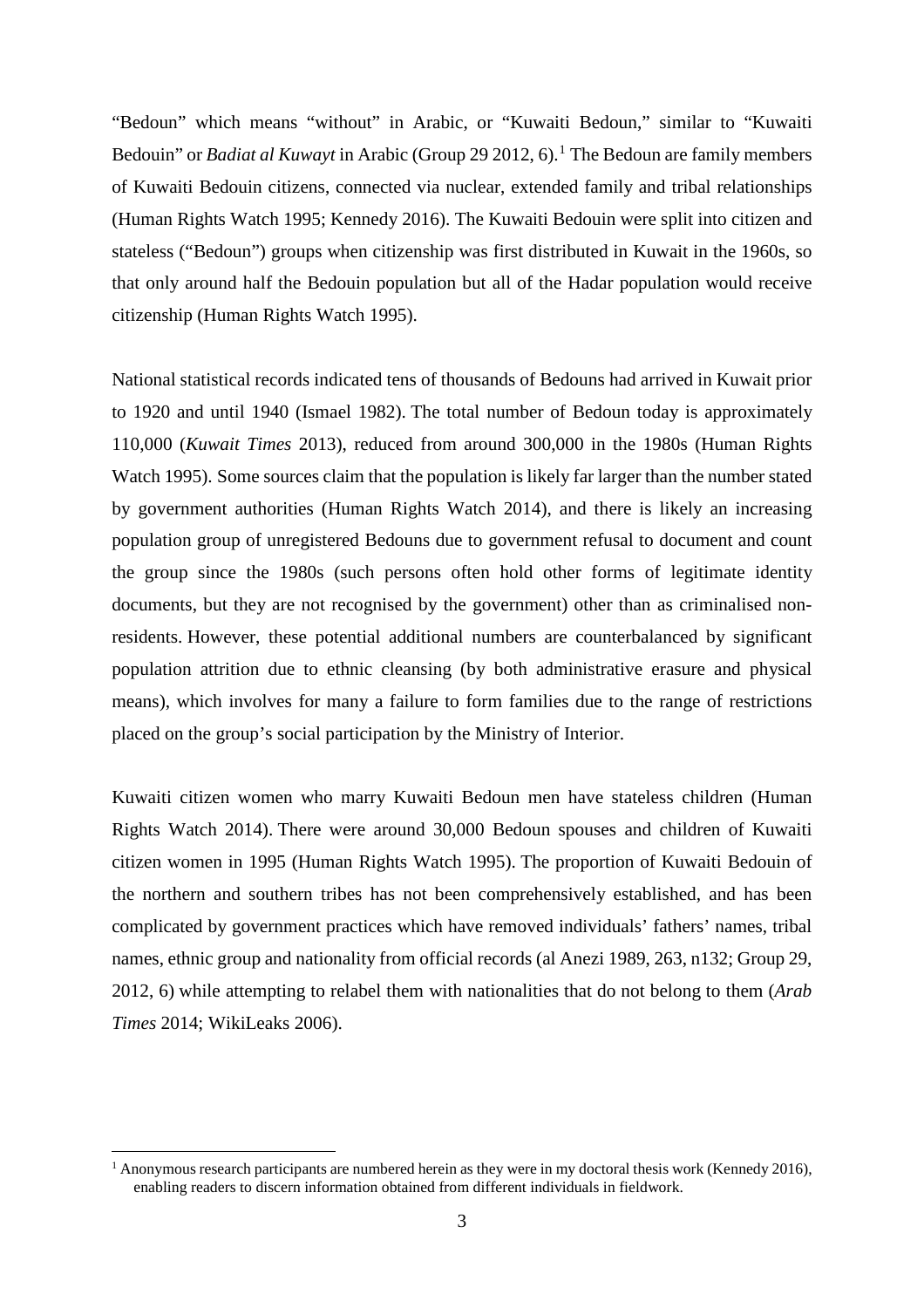Out of all the main tribes of Kuwait recognised by the state (Alhajeri 2004; Alshayeji 1988), all but a few have Bedoun members (such as the Ajman [see al Haddad 1981] who have no Bedoun). Due to their physical isolation and social marginalisation caused by official expulsion in 1986 and subsequent social stigmatisation, ethnic proliferation of the stateless members of the tribes led to the consolidation of ethnic identity among the stateless group as "Bedoun." Today, the population experiences plural identities, and feels different degrees of solidarity with the Bedouin citizen community and the Bedoun minority community depending upon their individual circumstances, and those of the tribe. The historical prevalence of consanguinity indicates continued intermarriage between citizens and stateless members of the main tribes functions as a form of tribal social protection (Gross 1998), reinforcing communal social solidarity and emphasising resource sharing.

Beaugrand (2010, 2018) repeatedly emphasises the Bedoun's heterogeneity, denying the group's collective ethnicity and national identity. While the Bedoun's identity is plural and complex, individuals I have studied typically reflect those of the Bedoun citizen of the Arabian Gulf, as discussed in Alshawi and Gardner (2014). There is good reason to regard the Bedoun as relatively, though not exclusively, homogenous. For example, the only sub-group of the Bedoun officially recognised by government are members of the northern tribes (Saleh 2014), in recognition of their homogenous ethnic structure. Conformity to the historical pattern of intermarriage between Bedouin citizens and the Bedoun, as well as the consanguineous nature of those marriage patterns, is also homogenous.

Ongoing social solidarities between citizen and stateless members are reinforced by solidarities in national politics. Support for the Bedoun by the citizen portion of the tribal population continues to be expressed after the Arab Spring (*Arab Times* 2014; Izzak 2018; *Kuwait Times* 2014b). Solidarity functioning between the tribes within the Bedoun community itself was demonstrated during and after the Arab Spring; for example, the Khatatib community school, established in 2015, serviced Bedoun members of any tribe, northern or southern (see al Hajji 2014). Historically, the Bedoun were discussed in the literature as the Kuwaiti Bedouins. Prior to the 1960s, both the Kuwaiti Bedouin and the Hadar were all stateless and called "Bedoun" (al Nafisi 1978 in Alshayeji 1988, 121). Citizenship distribution did not commence until the early 1960s, some years after the introduction of the Nationality Law 1959 (al Anezi 1989). The Kuwaiti Bedouin (including those who would later become known as the "Bedoun") were variously referred to as "indigenous," "tribal," "the tribal consciousness," the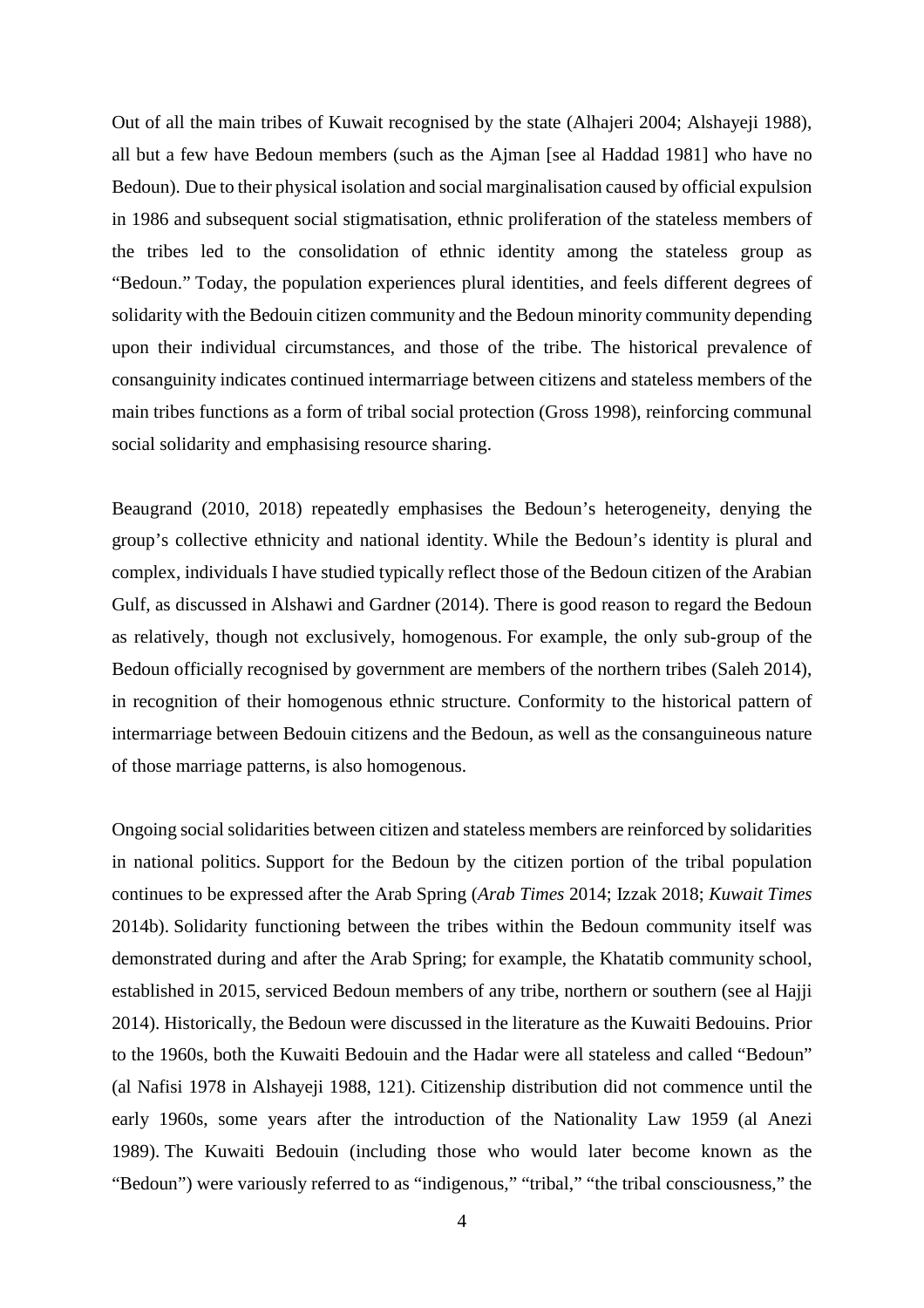"Arab nomad" (for example, Alessa 1981; al Naqeeb 1990) as well as more derogatory terms in discourse designed to reverse Bedouin settlement policy (e.g. "squatters" in al Khatib 1978).

In 1986, the Bedoun were administratively expelled (*al Talea* 2003) and then violently, physically expelled (Human Rights Watch 1991; 1992). The Bedoun began to be referred to separately from the citizen Bedouin of Kuwait in the academic literature, as either not Bedouin, or somewhat Bedouin, but mixed with a range of "others," illegal residents and/or citizens of other states (Crystal 1992; Longva 1997), particularly "Iraqi enemies" of the state (Ghabra 1997a; Longva 1997). The approach coincided with the beginning of representations of Kuwaiti citizens as a homogenous, national community comprising Bedouin citizens and Hadar citizens, excluding the Bedoun (Ismael 1982, 132; Longva 2006), despite the two citizen groups' ongoing cultural conflict (al Anezi 1989; Alhajeri 2004).

The omission of the Bedoun from discussions of the Bedouin ethnic group was a distinctly different approach from Kuwaiti researchers prior to the 1990s. The Bedoun can be traced historically in discussions of their population as an ethnic and/or an occupational sub-group of Kuwaiti Bedouins recorded on the National Census (al Moosa 1976), in discussion of their recruitment into the national security forces and as members of the northern tribes (e.g. al Anezi 1989; al Moosa 1976; Alhajeri 2004; AlShayeji 1988; and others) by most Kuwaiti scholars, both those supportive of, and those opposed to the group.

# **The Archive Context: Othering and Orientalism in the Studies of the Middle East**

The term "Othering" was used by Edward Said (1978) to describe the objectification of people from other cultures identified as different, which he believed was characterised by emotive hostility, an adversarial position and a stagnancy of ideas and worldview (Turner 1994). The symbol of "the Other" was initially studied in the social sciences in relation to migration, race relations, criminalisation and impoverishment by the Chicago School of classical sociology (Calhoun 2007). Theories of cultural disorganisation referred to the "outsider," "foreigner" and "stranger" to describe different, minority and marginalised individuals and groups (Znaniecki 1952a, 356). "Orientalism" functioned as an analytical approach used to illustrate comparisons between the East and West to produce what Edward Said (1978, 352) called an "unbridgeable chasm" between the two civilisations. The analytical framework used by Orientalists and others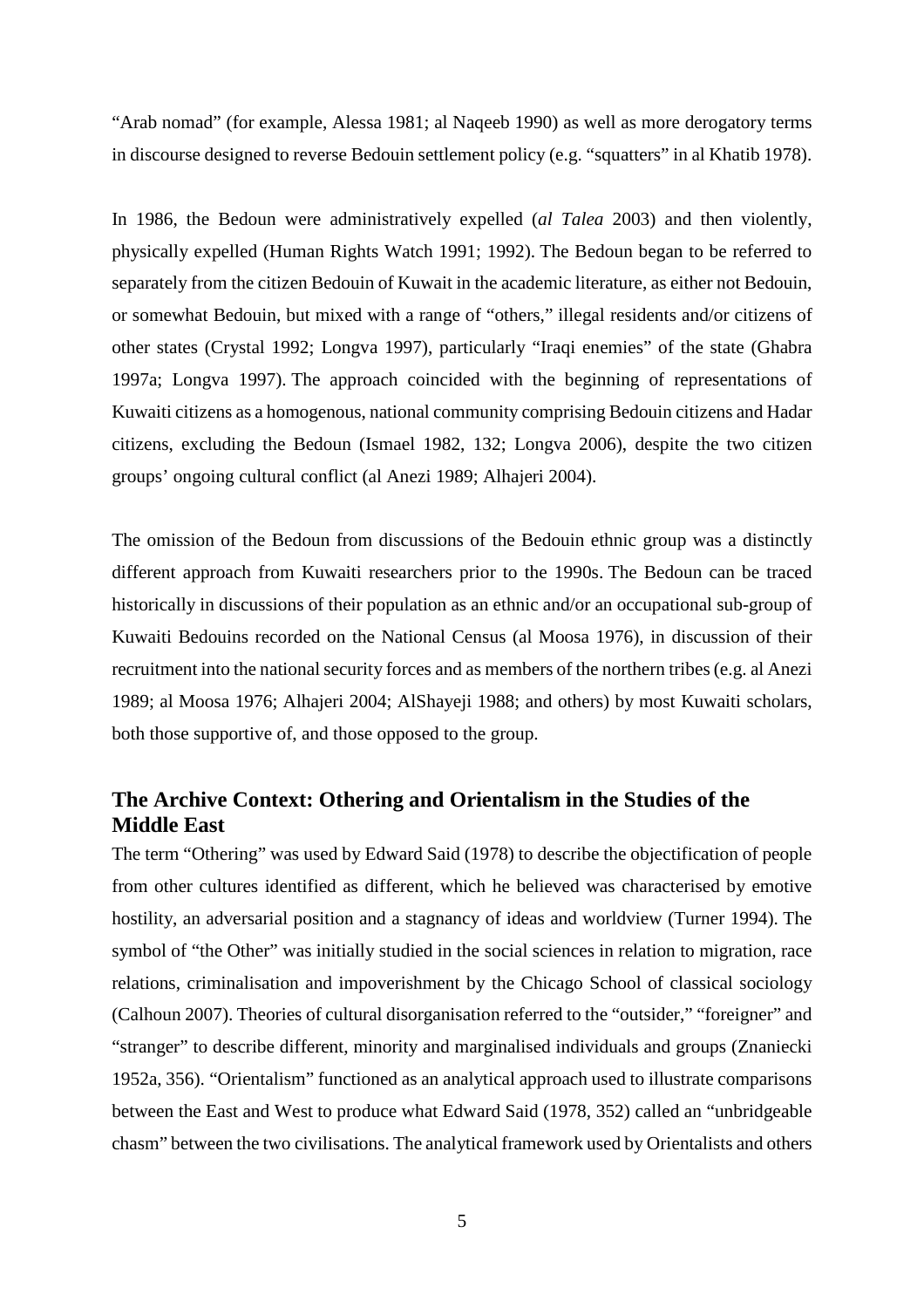attempted to demonstrate the superiority of Western culture, linked to the Renaissance and Enlightenment eras and the emergence of industrial capitalism in the West (Turner 1994, 22).

Western superiority was attributed not to the excellence of Western civilisation *per se*, but via the portrayal of the East as inferior to the West. Orientalist values were disseminated across a range of disciplinary fields in the social sciences and the humanities, often for their imperialist, political value (Turner 1994, 20). Cross-fertilisation of ideas (Znaniecki 1952b) was facilitated by the fact that the organising principles used by Orientalists reflected similar methods of analysis used to theorise throughout the social sciences. An important feature of Orientalism was the reliance of scholars on unchanging systems of thought and worldviews, characteristic of conservative ideologies and dogma. Rigid or static ideologies no longer produce meaningful adaptations or innovations but are applied merely to support their own legitimacy using internal frames of reference (Znaniecki 1952b, 286). Underpinned by a stagnant worldview, "Othering" featured negative or superficially nostalgic portrayals of the "East" and its peoples, reflecting the imperialist ideology of domination developed in textual discourses grounded in the positivist scientific paradigm, which sought to define and control the Orient itself, and/or our perception of it (Said 1978; Turner 1994, 21).

## **The Transmission of Orientalism to the Work of Kuwaiti and Arab Nationalist Scholars from the 1960s**

Orientalist discourse has continued to transfix scholars until the present day, particularly in Middle East studies (Lockman 2004; Turner 1994). Research on the Bedouin in "Gulf Studies" (referring to the Persian Gulf and the Arabian Peninsula) remains one of the last strongholds of the theory (Alshawi and Gardner 2014; Little 2008). Therefore, we should not be surprised to find the approach used in scholarship about Kuwait. The problem has been attributed to the close relationship between the Western university system, "Gulf Studies" academics, and political and financial interest groups involved in the Arabian Gulf (Lockman 2004) who share interests in perpetuating the imperialist power relations traditionally promoted by Orientalists. The influences of autocratic ruling regimes, Arab nationalism and the militaryindustrial complex are also believed to play a role in these scholarly outputs (Stein 2012).

The Orientalist framework and its analytic discourse persisted across disciplinary boundaries, which is indicative that it was "not only an [expression of an] imperial relationship but actually constituted a field of political power" (Turner 1994, 21). In the following discussion, I focus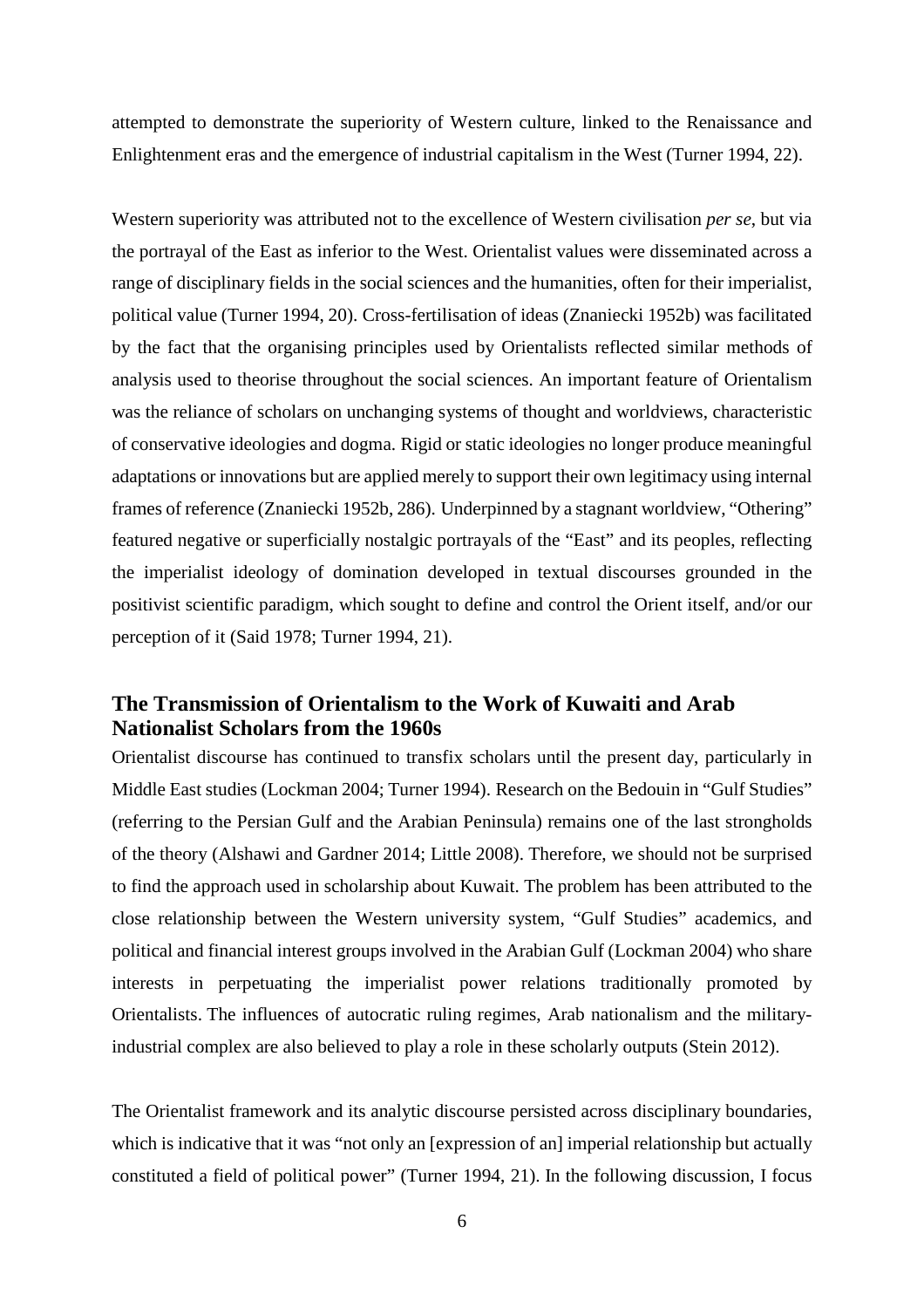on the manner in which this field of power influenced the development of knowledge in studies of Kuwaiti society and the Bedoun in particular. In the twentieth century, this imperial relationship was transmitted to Arab, Hadar intellectuals of the Middle East via their indoctrination into colonialist ideals and Orientalist theory during their studies at Western universities (Bocco 2006; Fabietti 2006). This process began in earnest in the 1950s and 1960s as Britain was losing power over the Kuwait Protectorate. Britain and the United States took on major roles in educating young Arab intellectuals in their most prestigious universities, aiding development programmes modernising the Middle East (Ismael 1982; Lockman 2004). Hadar scholars imported these ideas into Arab nationalism (*quawmiya* and *wataniya*) via their absorption of Marxist theory (Stein 2012, 901).

Many of these scholars were deployed as researchers in the service of their sovereign states and a group of international organisations under the mandates of the Arab League and UNESCO to devise national settlement programmes for the Bedouin across the Middle East from the 1950s and 1960s (Bocco 2006). The programmes coincided with the development of international law for indigenous, tribal peoples set out in the International Convention on Indigenous Tribal Populations (ILO 1957). The programmes were intended to provide the Bedouin with citizenship and ownership of land distributed by the sovereign states, while transforming them into "good citizens" and an indigenous workforce (Bocco 2006, 306). Nevertheless, discriminatory, anti-Bedouin discourse typical of Orientalism was a large feature of political and intellectual discourse on the Bedouin during this era. Using this textual discourse, the Hadar intellectual class exercised political power over the Bedouin through their "expert" influence over the development of national settlement policies, imposing sedentarisation on the Bedouin (Bocco 2006).

At this stage of Kuwait's history, the Bedoun were part of Kuwait's Bedouin population, still known as "desert dwellers," undergoing the transition from nomadism and semi-nomadism (al Anezi 1989; Alhajeri 2004; Alshayeji 1988). They were largely members of the northern tribes, actively recruited by the Kuwait government to join the military, National Guard and police services (al Anezi 1989). They were promised citizenship under the government's settlement policy, which regarded them as reflecting the indigenous character of the nation, desired to counterbalance the growing dominance of other national expatriates, predominantly Arab nationals (Alshayeji 1988, 121).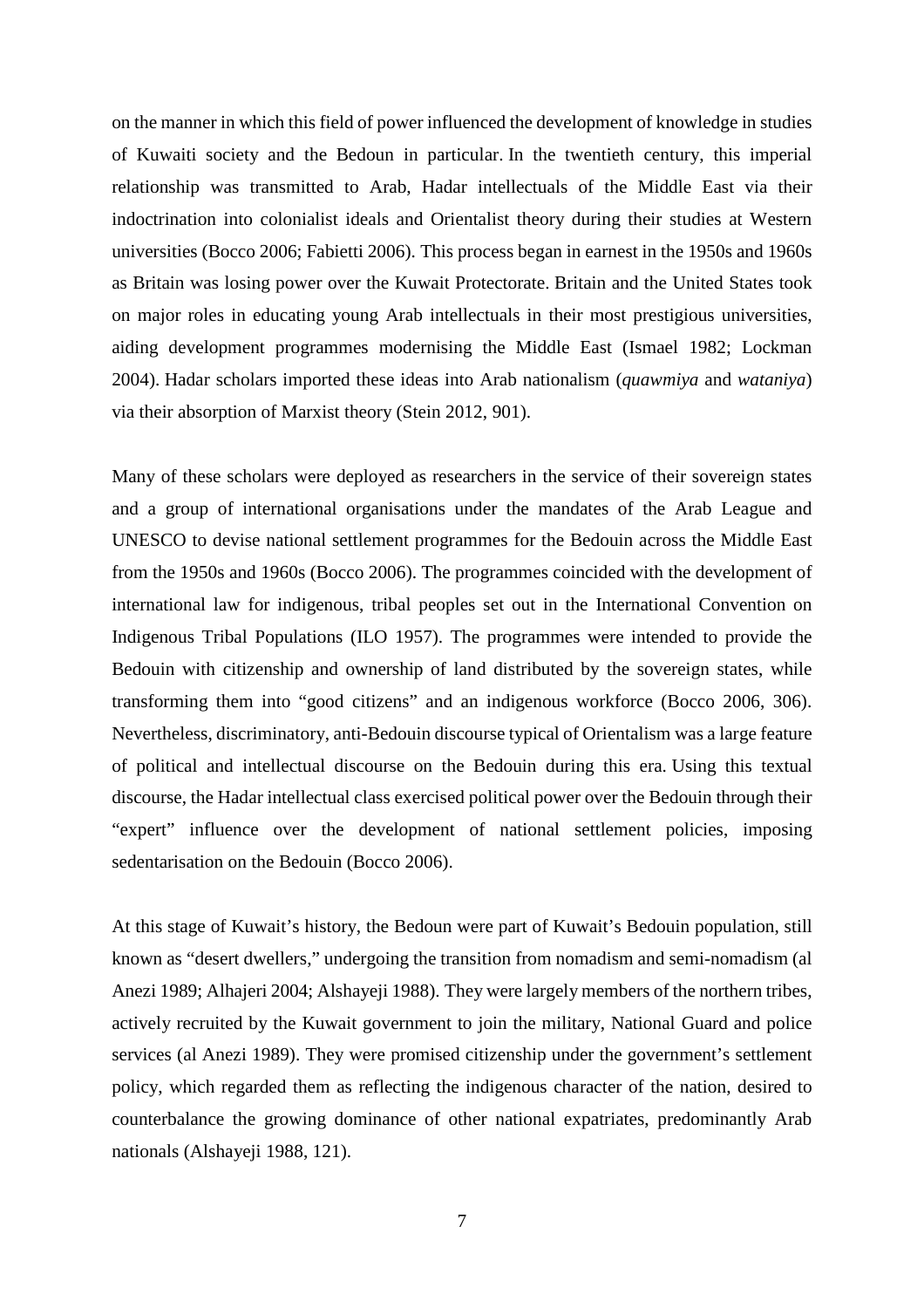Arab nationalists articulated a political position promoting the exclusion of all Bedouin from the Kuwaiti citizen base from at least 1965 (al Mdaires 2010). The Nationality Committee strategy of distributing citizenship to only half the Bedouin, implemented during the mid-tolate 1960s, delayed citizenship distribution to the Bedouin thereafter. The strategy set Kuwait apart from the other national settlement programmes in the Middle East (e.g. those described by Bocco 2006; Kark and Frantzman 2012). By the 1980s, Kuwaiti Hadar and Arab nationalist intellectuals had joined forces to even more strenuously lobby for the denial of the Kuwaiti Bedouin's citizenship (see the "national debate" in al Anezi 1989; Stanton Russell 1989, 34), leaving the Bedoun, who had been among the first Bedouin settlers in Kuwait (Ismael 1982), perpetually stateless.

In 1986, the Bedoun were administratively expelled and relabelled "illegal residents" based on a policy approved by a committee of ministers (*al Talea* 2003). In 1992, a resolution to exclude the Bedouin from citizenship on grounds of their ethnic identity was passed (Supreme Planning Council Resolution No.11/1992) while violent ethnic cleansing of the Bedoun was underway (Evans 1991; Gasperini 1991). A specially convened group of intellectuals had formalised the citizenship exclusion policy in 1992 and provided it to the prime minister and Supreme Planning Council directly, overriding the decision-making powers of the Ministry of Planning, which had called for caution in such a policy approach (Stanton Russell and al Ramadhan 1994). The policy reflected key elements of previous policy recommendations put forward by al Moosa (1976) and Alessa (1981) to deny the Bedoun citizenship on grounds of their cultural identity as northern tribes Bedouins. The policy cemented the administrative expulsion policy of 1986 and also limited citizenship grants to any incoming southern tribes' Bedouin who were not yet registered on the National Census. The Bedoun were then removed from "Kuwaiti" and "Bedouins" categories on the National Census and reallocated as "other Arabs" (Stanton Russell and al Ramadhan 1994).

The intellectual classes comprise scholars, ideologists and propagandists, who together produce nationalist ideology and supply it to the political class and elites for distribution among the masses (Znaniecki 1952a; 1952b). Alhajeri (2004, 16) traced the development of the Hadar and Arab nationalist ideologies featuring anti-Bedouin discourse promoted by intellectuals (in publication) and politicians (via public announcements) over a number of decades. Themes focused on the "mistake" of the state having granted any Bedouins Kuwaiti citizenship at all, sentiments that the Bedouin were incapable of ever functioning in a democracy due to their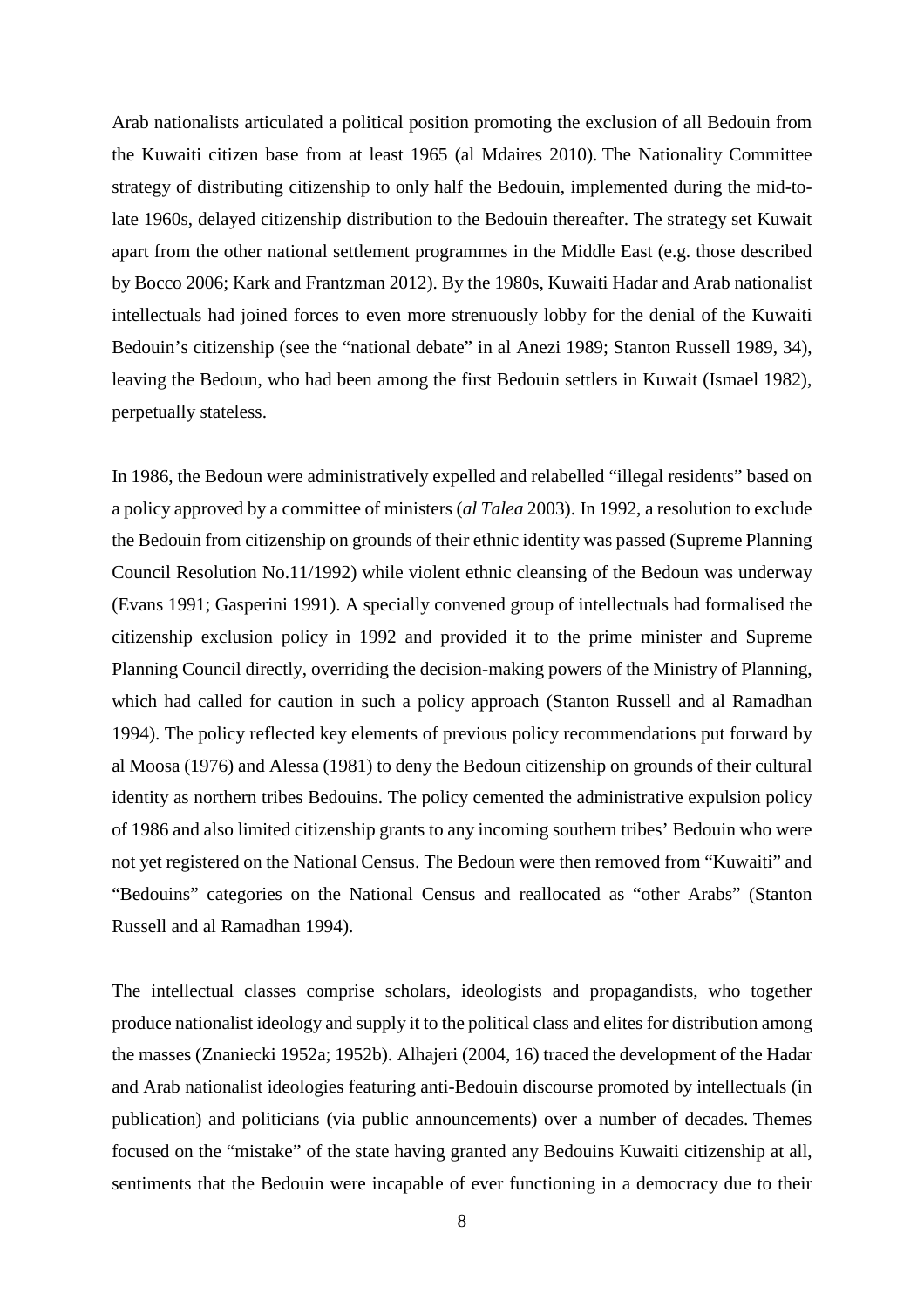tribal culture (though Kuwait has never been a democracy), and self-contradictory claims over which political interests the Bedouin supported, in order to make the group appear to be politically weak and "disloyal" (al Nafisi 1978, 28 and others in Alhajeri 2004, 16).

This discourse reflected aspects of the Arab nationalist ideology that viewed the Bedouin as inferior and uncivilised, typically Orientalist ideas appearing in development theories also identified by Bocco (2006), used to enforce or coerce the Bedouin into settlement under the Arab League and UNESCO settlement mandate. In Kuwait, Hadar and Arab nationalists facilitated the integration of the ideology into government via the national policies described above (Bedouin expulsion policies) in their role as "experts" on government advisory committees. Discursive strategies were used progressively to create confusion about the Bedoun's identity as Bedouins, and to portray them as a danger to Hadar society. They were described as "slum dwellers" of other nationalities and as illegal migrants "squatting" on Kuwaiti land (Alawadi 1979; al Khatib 1978; al Moosa 1976) and ultimately, as "foreign" threats importing a dangerous foreign culture into the state (see "desertisation" by Ghabra 1997a; 1997b, as below). The exclusion of the Bedouin from education was rationalised as necessary to prevent the development of political consciousness they required to alleviate their political powerlessness, lack of citizenship and human rights deprivations (e.g. Alessa 1981; al Naqeeb 1990).

# **The Transmission of Anti-Bedouin Sentiment to Western and Emerging Arab Scholars from the 1990s**

Western social scientists made their first major studies of Kuwaiti society in the 1980s (Ismael 1982) and 1990s (Crystal 1992), with the invasion of Kuwait by Iraq marking a new phase in "Othering" the Bedoun. A new generation of researchers absorbed the Arab nationalist position as the normative framework in Middle East studies (Stein 2012), carefully shifting blame to government for policies that had been designed by local scholars. They appear to have drawn on the expertise and guidance of Hadar intellectuals as their gatekeepers and cultural guides and to have emphasised values shared with them, which resulted in the dissemination of these ideas internationally. Knowledge of key policy developments would have greatly advanced understanding of the Bedoun's ethnic origins and the reasons for their statelessness, but the new generations of researchers cited the works above while omitting specific and detailed discussion of the policy developments, such as calls for the Bedoun's exclusion and expulsion from the state (al Moosa 1976), and for their oppression and deprivation of political and human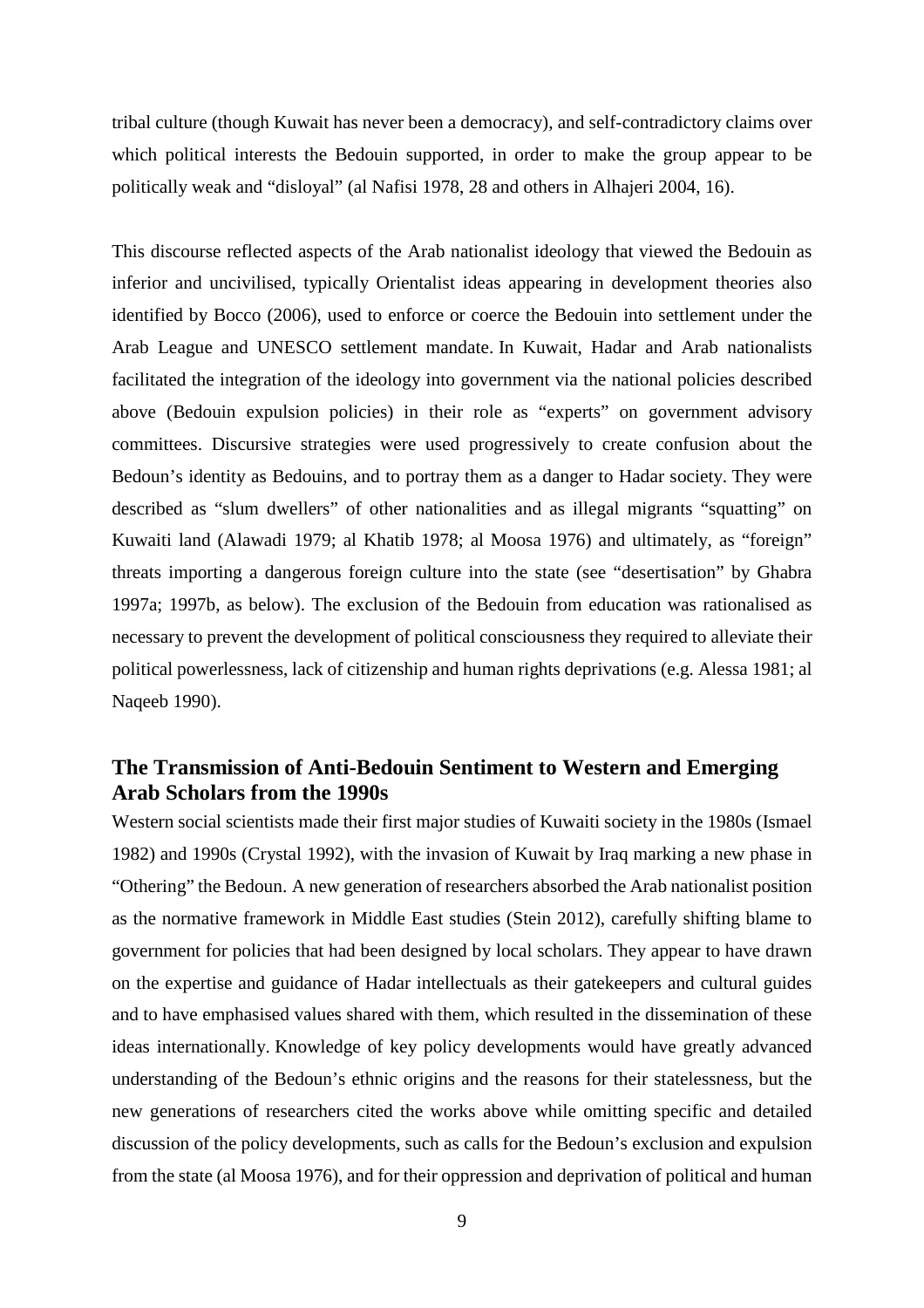rights (Alessa 1981), which would be maintained by depriving the group of education (Alessa 1981; al Naqeeb 1990). The policy development outlining the expulsion of the Bedoun from the National Census introduced by al Moosa (1976), as well as more positive findings about the Bedoun in the same study, were omitted from the most recent discussion of that research by Beaugrand (2018). These are analysed in my research (Kennedy 2016).

The following generation of scholars (of all backgrounds) not only featured omissions and gaps in their work regarding the historical development of Bedoun policy, but also more vigorously promoted negative stereotypes (Turner 1994, 101). There were the Bedoun who "lost" their passports (Crystal 1992, referencing al Haddad 1981, who did not actually write about the Bedoun), the "Iraqi" Bedoun (Longva 1997, a nationality claim used by government as grounds for judicial and extrajudicial killings), and the "squatter" Bedoun of Ahmadi (Alissa 2013, 56, referring to Bedoun living in houses subletted from their citizen relatives, which Kuwait's government allows). The Bedoun were thus rhetorically transformed from the "dangerous" tribal society of lazy Arab nomads "squatting" on Hadar land (after the Hadar purchased traditional Bedouin water sources) by the first generation of scholars (e.g. Alawadi 1979; Alessa 1981; al Moosa 1976), into the "mercenary," other nationals, citizens of other states, expatriate workers, Iraqis, Iraqi soldiers and military deserters, tantamount to a fifth column, "slipping through the cracks" (Crystal 1992; Ghabra 1997a; Longva 1997) by the second.

Today, a third wave of scholars and/or writings still describe the Kuwaiti Bedouin in terms such as "empty vessels" (Longva 2006, 182) or threats to the state (al Khandari and al Hadben 2010) (both typically Orientalist stereotypes of the Bedouin), while the stateless Bedoun are described as an "invisible" population (Beaugrand 2010, 16, 17, 20, 140, 161), an "acutely insecure" people (Shultziner and Tétreault 2012, 284) encroaching on urban society, a Hadar and Arab nationalist domain (Alissa 2013, in an interpretation of the Bedoun somewhat similar to "desertisation"). Some believe the Bedouin should stop calling themselves "Bedu" and "assimilate" into Hadar society (al Nakib 2014, 7).

Ghabra's concept of "desertisation" (al Ansari 1994, in Ghabra 1997a, 61, 612, n20; 1997b, 366–67) stands out as a demonising concept applied to both the stateless Bedoun and citizen Kuwaiti Bedouin. It positioned the Bedouin citizens in a clash of civilisations with the Hadar, while criminalising the Bedoun. "Desertisation" was a manifestation of Goffman's (1963, 4) "tribal stigma" applied literally to a tribal people. The concept was recycled for more than a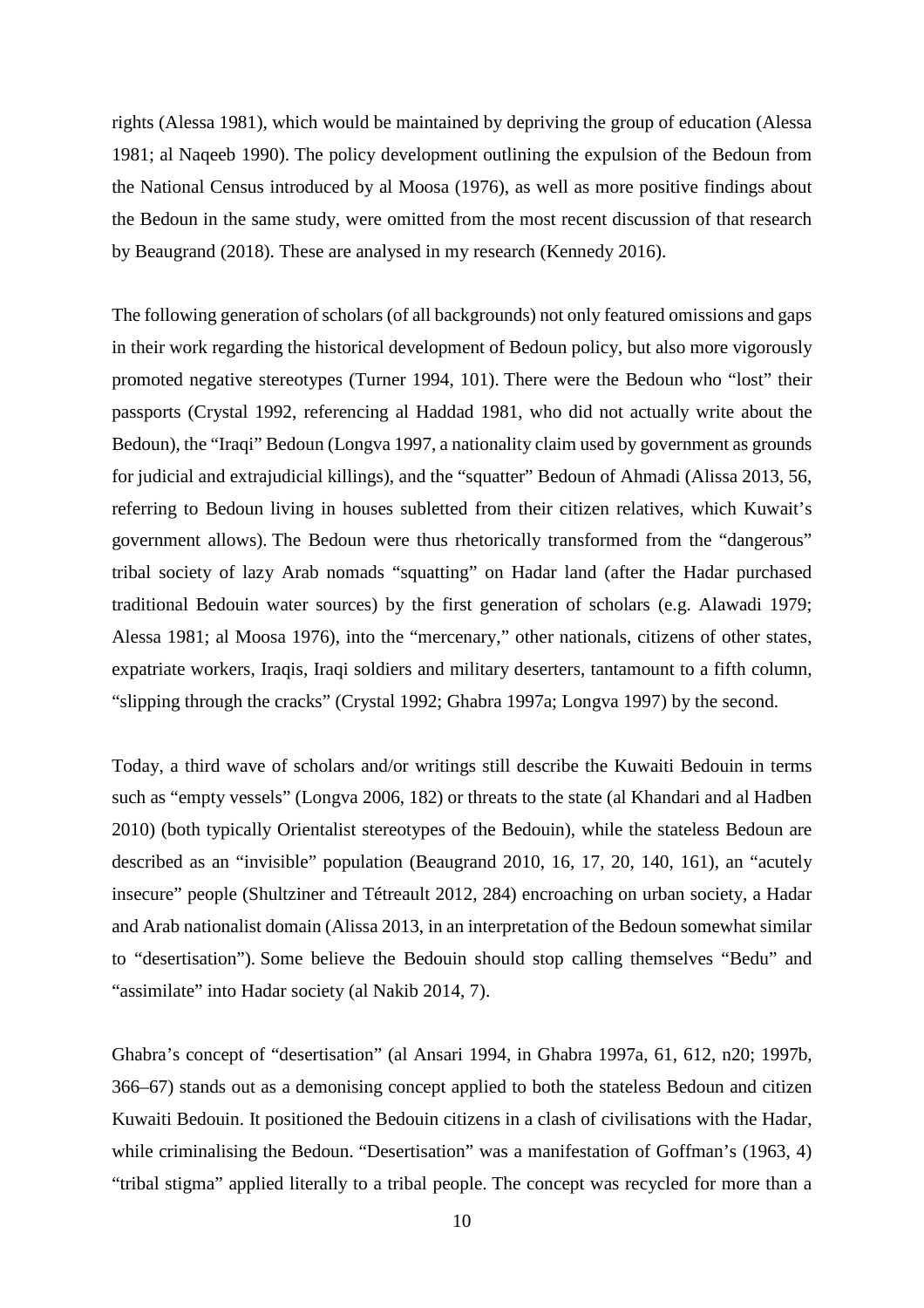decade by Mary Ann Tétreault (2001, 205, 208, 210, 214, 216; 2003, 228; Shultziner and Tétreault 2012, 285).

# **Joining the Threads: Orientalism, Marxism and Arab Nationalism and Neo-Orientalism**

The theories of modernisation and Marxism and "liberal" ethnography acted as a new means for the theoretical and methodological transmission of Orientalism as contemporary cultural commentary (Turner 2000). While the previous generation had omitted information that would portray the Bedouin favourably, the second and third generation of scholars' omissions avoided exposing the inherently biased and destructive nature of nationalist ideologies that informed their own development of knowledge about Kuwaiti society, including the historical development of Bedoun policy.

These omissions may be regarded as reflective of second-generation Orientalism (pertaining to scholars of the West and/or Europeans), self-Orientalising (Pavan Kumar 2012) or neo-Orientalism (Keskin 2018). They may also be associated with the indigenisation of the social sciences (al Azm 1980; Keskin 2018), in this case, referring to Hadar intellectuals as the indigenous group, as opposed to the late-developing, tribal Bedouin who are still forming an intellectual class of their own. Bayat (2015) explained that the production of knowledge is more systematically developed in second-generation neo-Orientalism, in order to portray the "Other" not as exotic or benign, but as dangerous and a threat to the cultural values and civilisational integrity of the West. Neo-Orientalism (Bayat 2015) is applicable here because in the first generation, the stereotypes used to develop concepts of Bedoun expulsion included notions that the Bedouin were generally "uncivilised" (exotic), inferior and deficient (benign). Then, in the second generation, these stereotypes were recycled while omitting or suppressing relevant information about the Bedoun's identity and history. This approach helped to promote the perception that the administrative expulsion (1986) and ethnic cleansing (1990) were justifiable, because the Bedoun were essentially defined as foreign imposters (e.g. Ghabra 1997a; 1997b; Longva 1997). The latter strategy was comparatively more negative and destructive because texts more overtly criminalised the Bedoun's identity, positioning them as threats to the cultural values of the Hadar and the state itself (e.g. Ghabra 1997a; 1997b).

The creative evolution of both harmonious and destructive ideals is not typical of bureaucratic invention but rather intellectual creativity (Halas 2016; Znaniecki 1952a). While Kuwaiti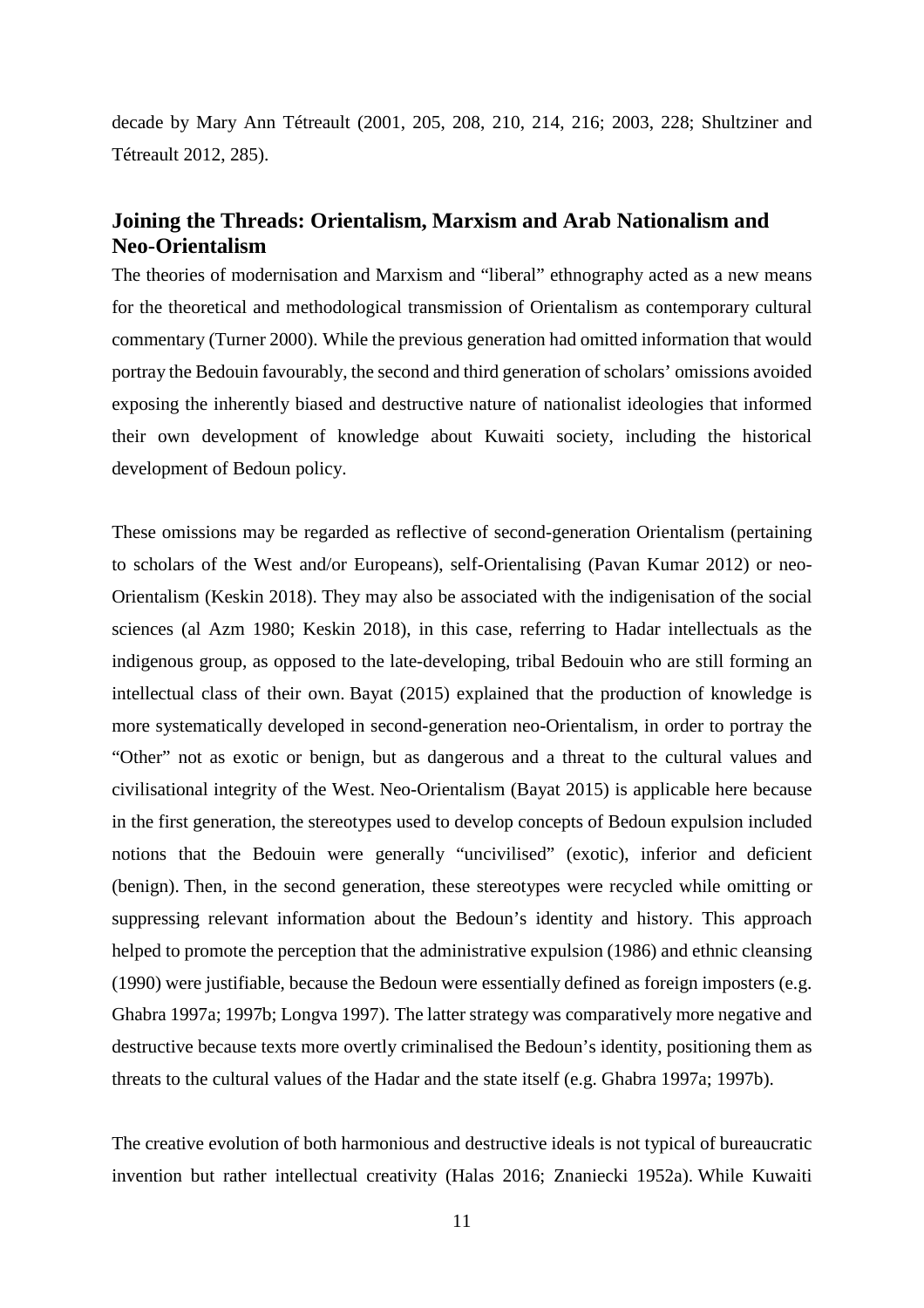politicians and elites ultimately endorsed Bedoun policy to enable their segregation from their citizen Bedouins family members and tribal affiliates, the role of scholars in the design and the implementation of the policy was crucial and significant. Without the intellectuals, the policies of exclusion would not have been articulated, legitimised and actioned systematically. The foundation stone of the policy was denying or distorting the Bedoun's identity as Kuwaiti Bedouins, and confusing their identity with nationals of other states or as tribespeople without effective nationality from any modern state. The basic ideology "Othering" the Bedoun was transferred from the writings of Kuwaiti scholars (where it appeared initially) into government policy (as discussed above). The Kuwaiti context was exceptional in that a large portion, if not the vast majority, of the Bedouin population who were promised citizenship under the criteria for the national settlement programme were permanently settled in the programme on the basis of their tribal membership (Ismael 1982; Stanton Russell 1989). The Bedoun were absorbed into the nation prior to being criminalised *en masse* and forced into statelessness (up to 300,000 or half of Kuwait's Bedouin population prior to ethnic cleansing, according to Human Rights Watch 1995).

Today, the system of oppression of the Bedoun maintained by the Central Apparatus of the Ministry of Interior pivots on a definition of the Bedoun identity as the "Other," which is remarkably close to academic definitions. While this approach may be interpreted as a purely nationalist stance that excludes all nationals of other states (the focus of Longva 1997; 2006), the Bedoun suffer as a result of a distinctive regime targeting their *ethnic* identity as Kuwaiti Bedouin. Other, non-Kuwaiti national groups have not been targeted in the same way. They were not settled permanently after being invited by the state to become citizens *en masse*, are not stateless, and have not been administratively erased in the programme of "status adjustment," which removes their ethnic and national identity (Kennedy 2016). Nor have other minorities in Kuwait been misrepresented, criminalised or omitted in the academic literature to the same extent as the Bedoun.

The Arab nationalist interpretive framework has shifted from the left to the centre, becoming the dominant, normative paradigm for interpreting the Middle East (Stein 2012). In this respect, Orientalist stereotypes have been interpreted as social facts, reflecting the early work of Marx (Turner 1994) and Engels (Turner 1998, 75) adopted by Kuwaiti Hadar and other Arab nationalist scholars in the 1960s to 1980s during their university education in the East and West. Without a full understanding of Marx's lifelong intellectual trajectory, fixation on his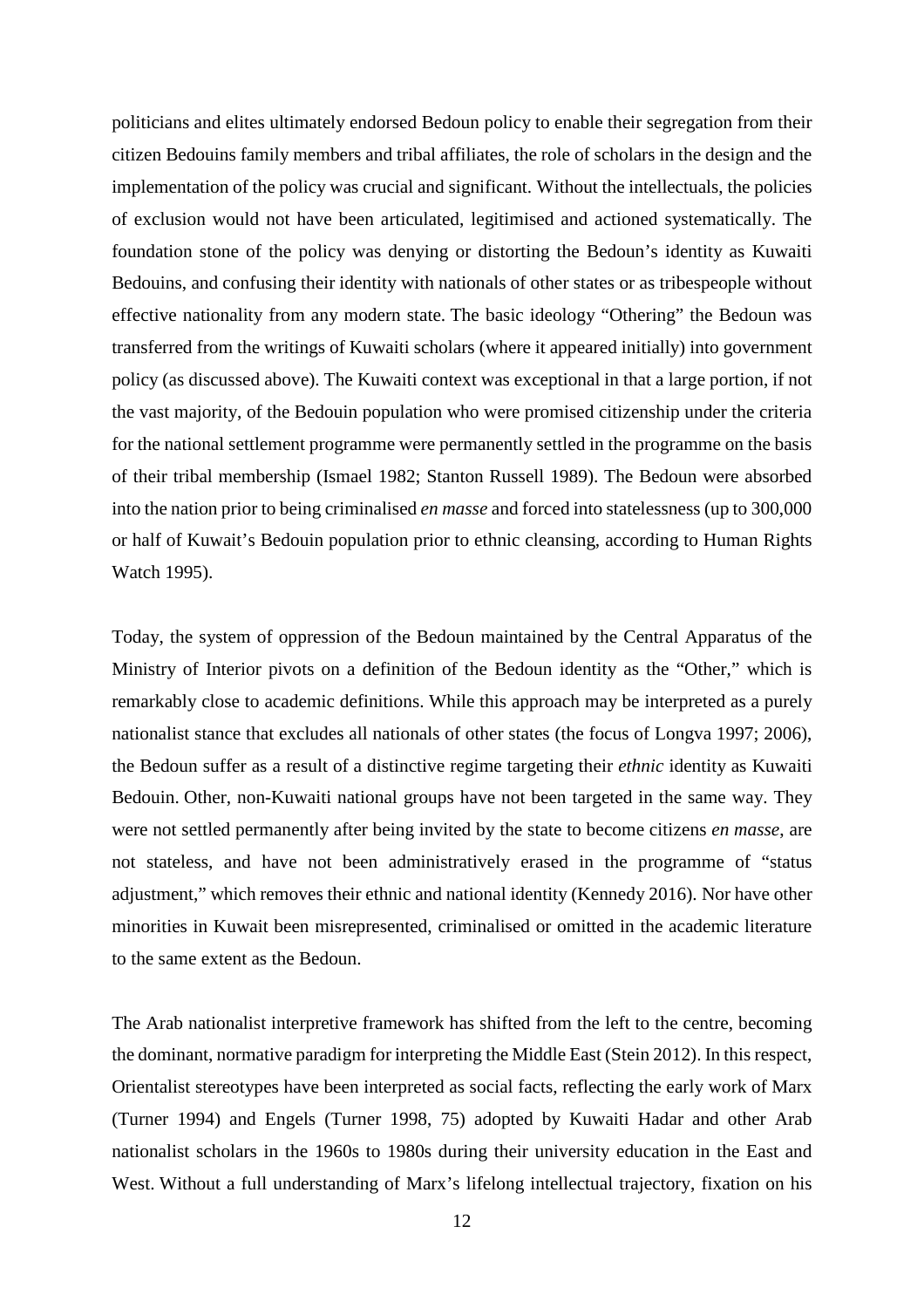early writings would have reinforced Orientalist bias (Turner 1994, 42) toward the Bedouin. These ideas were recycled by Lerner (1958) and Patai (1976), and in the Kuwaiti context such stereotypes served as confirmation and justification for destructive Arab nationalist ideology seeking to exclude the Kuwaiti Bedouin from the nation from 1965 (al Mdaires 2010).

Finally, the rejection of the Bedouin as anti-modern and incapable of development may also be seen as a partial rejection of the shadow of the "Other" within the Self, to the extent that many Hadar scholars have Bedouin ancestry but seek to identify with what they perceive as the urbane, even "enlightened" (Ghabra 2014) aspect of their heritage, rather than the tribal aspect. The ideology, asserted in texts about Bedouin citizens as well as the stateless Bedoun, indicates that the Bedoun have been targeted not because they are "foreign" to Kuwait but foreign only to the Hadar (al Anezi 1989; Alhajeri 2004), precisely because they are Kuwaiti Bedouins with a Kuwaiti national identity (Kennedy 2016).

In this discussion I have attempted to explain the nature of the discursive misrepresentation of the Bedoun, and the problem whereby scholars publishing internationally have avoided recognising or legitimising the Bedoun's history using methods of analysis typically seen in Orientalism (Turner 1994, 22). My purpose was to illustrate the role and significance of the Bedoun Archive as a counter-narrative in acknowledging and protecting important primary and secondary data resources that interpret the Bedoun's identity, culture and history since the formation of the modern state. This is particularly important because at present the community cannot publish their own counter-narratives due to widespread lack of education and written orders suppressing the Bedoun issued by the Central Apparatus, which have caused the attrition of established community leaders and intellectuals.

### **An Alternative Theoretical and Methodological Approach**

The humanistic (Halas 2010; Znaniecki 1952a) and collaborative (Lassiter 2005a; 2005b) approaches are characterised by morally grounded idealism and a commitment to authentic representation of the researched group. The humanistic approach (Thomas and Znaniecki 1918; Znaniecki 1952a) is a qualitative research approach developed in response to positivist theories and methods in the social sciences. It was developed well before the postcolonial responses to Orientalism provoked by Edward Said (1978) in literature and media studies and Bryan Turner (1978) in sociology, with Znaniecki (1952b) (and others) writing extensively on the sociology of knowledge. Rejecting the positivistic paradigm, Znaniecki (1952b) was one of the first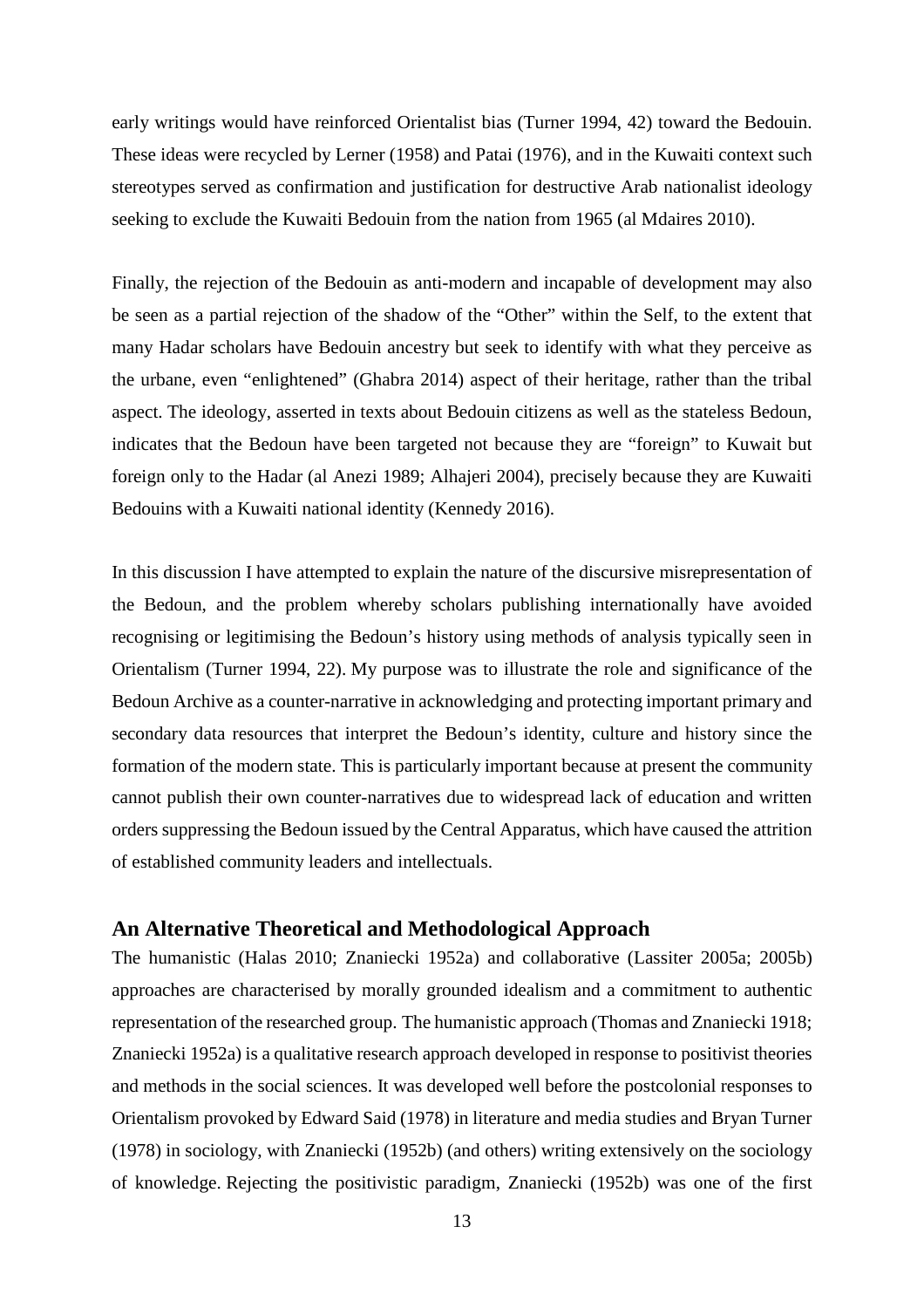Polish cultural theorists to actively promote the social justice perspective (Denzin and de Giardina 2010; Halas 2010) in qualitative research.

The approach regards the data collected from research participants, including their memories and life histories, ideas, experiences, values and attitudes, as vital cultural data (Bierstedt 1980; Gross 1978; 1998; Halas 2010; Smolicz and Secombe 2003). The cultural value placed on this data affirms the contributions of native communities to the development of formal knowledge systems. Such data forms evidence of an idea or system of ideas, as well as a physical, documentary archive that stands as a unique cultural product on its own terms. Since the Bedoun no longer have any formal social institutions in Kuwait through which they can record and give voice to their history, the Bedoun Archive aims to initiate the legitimisation of such resources for the community. Its creation simultaneously bears witness to "the intellectual work of activism" (Choudry 2016, 47) by the Bedoun intellectuals and ordinary members of the community.

The collaborative research approach in anthropology is positioned similarly to the humanistic approach in sociology, in the sense that researchers seek authentic representation of the research participants, giving members of the researched population key roles in the production of knowledge about their own culture (Lassiter 2005a; 2005b). It also draws cultural data from biographical records, family lineages and collective histories of the participants. Lassiter (2005b) describes the return of data as an essential concept in collaborative ethnography (17), "an act of return … a giving back for something received" (Glenn Hinson in Lassiter 2005b, 17) or the "repatriation" of materials gathered from the researched community (Dell Hymes 2000, in Lassiter 2005b, 163). Harsh realities are often met by researchers and cultural guides as they identify with shared ideals and attempt to produce joint research (Marcus 2001, 521 in Lassiter 2005a, 93). Collaborative work with the Bedoun inspired me to leave behind a cultural product for the group that would satisfy Lassiter's (2005b) principle of a return of data to the community. This goal became increasingly important as my research participants experienced the post-Arab Spring security crackdown (al Saadi 2014).

#### **The Bedoun's Struggle to Document Their Own History**

Group self-awareness of the Bedoun's political consciousness was first expressed during the Arab Spring. The group's ethnic and national identity forms the main basis of their political identity, but their personal experience of roles in the state security services, and their resistance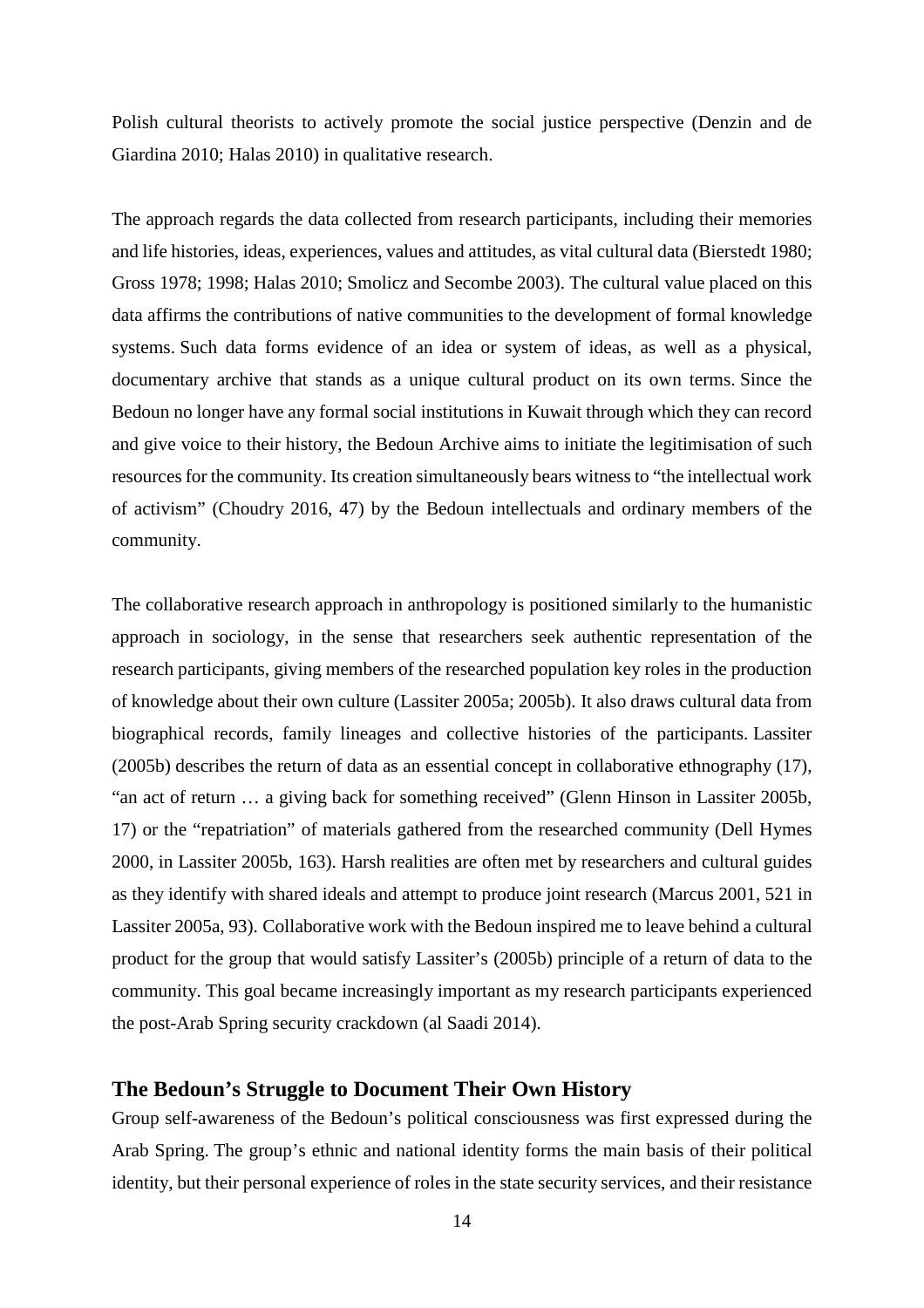to war, ethnic cleansing, and other forms of oppression are also intimately tied to the emergence of this identity. The context of the Bedoun's collective intellectual development and the development of social activism is characterised by their strong tradition of oral transmission of cultural histories, and late access to formal education and literacy (reading and writing). The oral tradition is emphasised in the interview data, which is expressed in English and/or translated into English.

It is beyond the scope of this paper to account for the full history of the Bedoun's access to education, but generally speaking, it is only recently that even Kuwaiti Bedouin citizens have been able to take up university education in large numbers (al Nakib 2014). Additionally, the first generations of Bedoun intellectuals benefiting from education were substantially assimilated into Kuwaiti society through their professionalisation, alongside the Hadar (see Beaugrand 2010), which limited their capacity to take up roles as public advocates or reformers. Nevertheless, some of them contributed to the seminal human rights report on the Bedoun (Human Right Watch 1995). The development of the next generation of intellectuals was interrupted in the 1980s and 1990s by their expulsion from schools and universities, leaving most of that generation (who are now aged around 35–45), uneducated or undereducated, unemployed or underemployed, and often deprived of the ability to establish their own families. Members of this group rose into intellectual and social leadership roles during the Arab Spring. Despite being bombarded with multiple security restrictions (Saleh 2014), due to their historical, legal eligibility for citizenship under the domestic law, their national identity and ethnic identity is particularly strong, defensive and resilient (Kennedy 2016).

After the withdrawal of the defeated Iraqi forces from Kuwait in the early 1990s, foreign correspondents and international humanitarian agencies discovered that the Bedoun were undergoing ethnic cleansing (Gasperini 1991). This was referred to by government authorities as a state-sanctioned population purification programme (Evans 1991). These strategies were also used to ethnically cleanse Palestinian residents (some methods of violence used against the two groups were the same, while some were different). The cleansing involved detentions and killings (including death by starvation, beatings, torture and executions) coinciding with (never officially investigated) disappearances, the appearance of unmarked graves in Kuwait City, forced deportations, encampment in Kuwaiti ("refugee camps" close to the Iraqi border with insufficient water, food or basic shelter), and other strategies to drive the Bedoun out of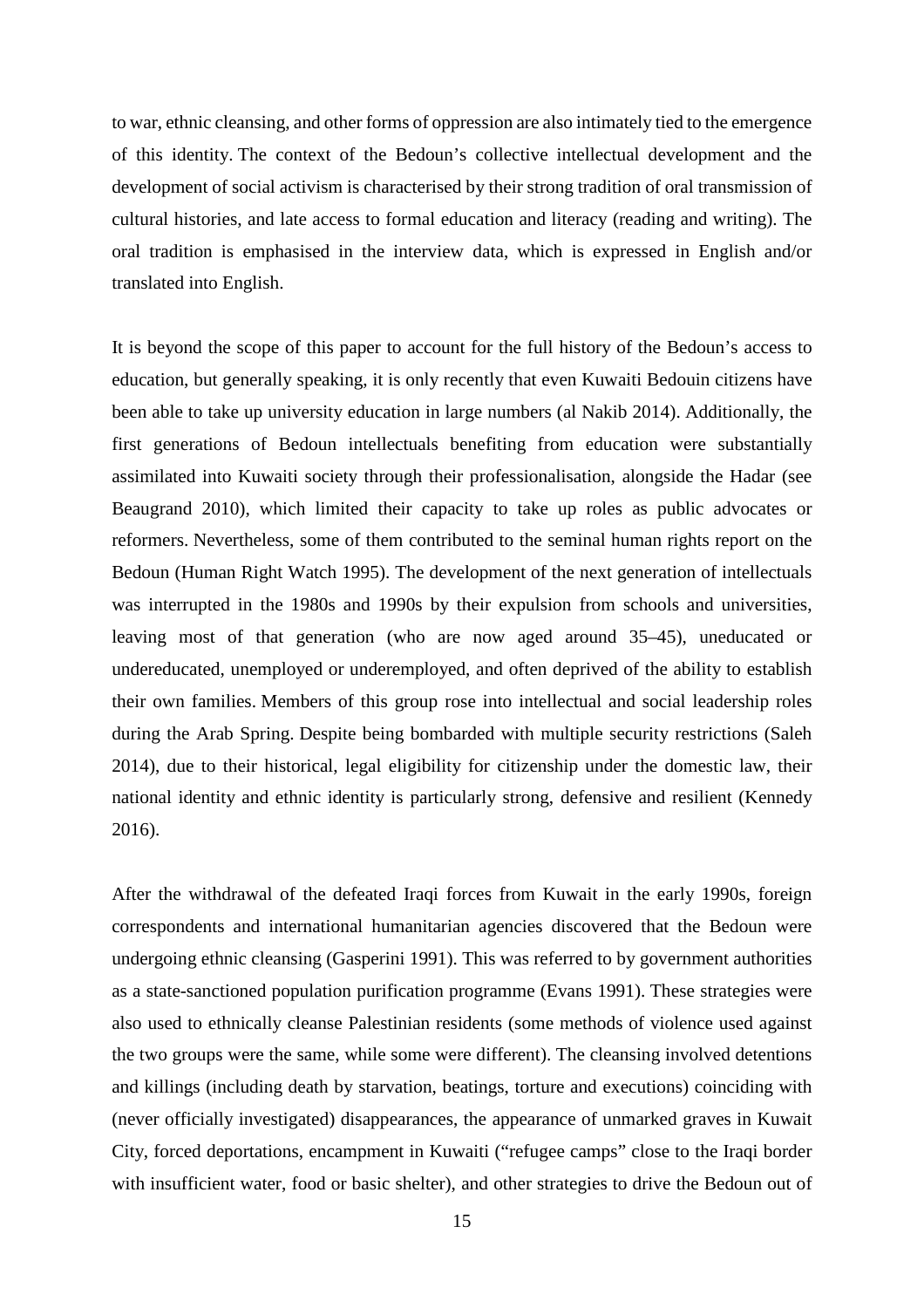the country, such as threatening them with hanging if they returned to their homes in Kuwait City (Amnesty International 1992; 1994; 1996; Human Rights Watch 1991; 1992; 1995).

International humanitarian organisations monitored the Bedoun issue thereafter until the Arab Spring, when the Bedoun's contacts with journalists and international humanitarian agencies rapidly proliferated (2011–2014). For those who could not travel outside the country (the vast majority of Bedouns) these organisations were the Bedoun's main source of social contact with civil society outside Kuwait's borders. A large pool of primary data was collected from the community by Human Rights Watch (1995), for the largest humanitarian report on the Bedoun published to date. Around 500 interviews were conducted, capturing data on systematic human rights deprivations and state-sponsored violence, but the organisation did not disclose what proportion of the study actually comprised Bedoun interviewees in Kuwait. Aside from the quotations in the reports, the primary data collected by fieldworkers was not further disclosed in publication or returned to the community.

The generation of Bedoun leaders who arose in the Arab Spring did not have the same life experiences and the same level of education as intellectuals and social leaders of the previous generation. They were far more isolated, even secluded during their upbringings, largely in al Jahra, Sulabiya and Ahmadi. For example, Bedoun participants recalled the post-Iraq invasion environment in which ethnic cleansing took place through their own eyes as children, when their families became impoverished, homeless and hungry. Bedoun interviewees reported that by the 2000s, their people were still unable to develop normal social relationships with members of the southern tribes Bedouin due to stigmatisation (Goffman 1963) in the wake of the ethnic cleansing. Some explained that they rarely travelled beyond their local areas because they feared that the Hadar hated them, leading them to remain insulated by their local tribal culture (research participants 05 and 09 in Kennedy, 2016).

For these reasons, the Bedoun's contact with international humanitarian organisations in the Arab Spring was particularly significant to this new generation, as the organisations not only investigated their group's situation, but also provided other means of support to emerging leaders. For example, they received assistance in forming local, civil rights organisations (some registered with UNESCO for representation at the United Nations), introductions to citizen advocate groups from the Kuwaiti Hadar community, and training in human rights advocacy, freedom of speech and community organisation (e.g. Amnesty International 2015). As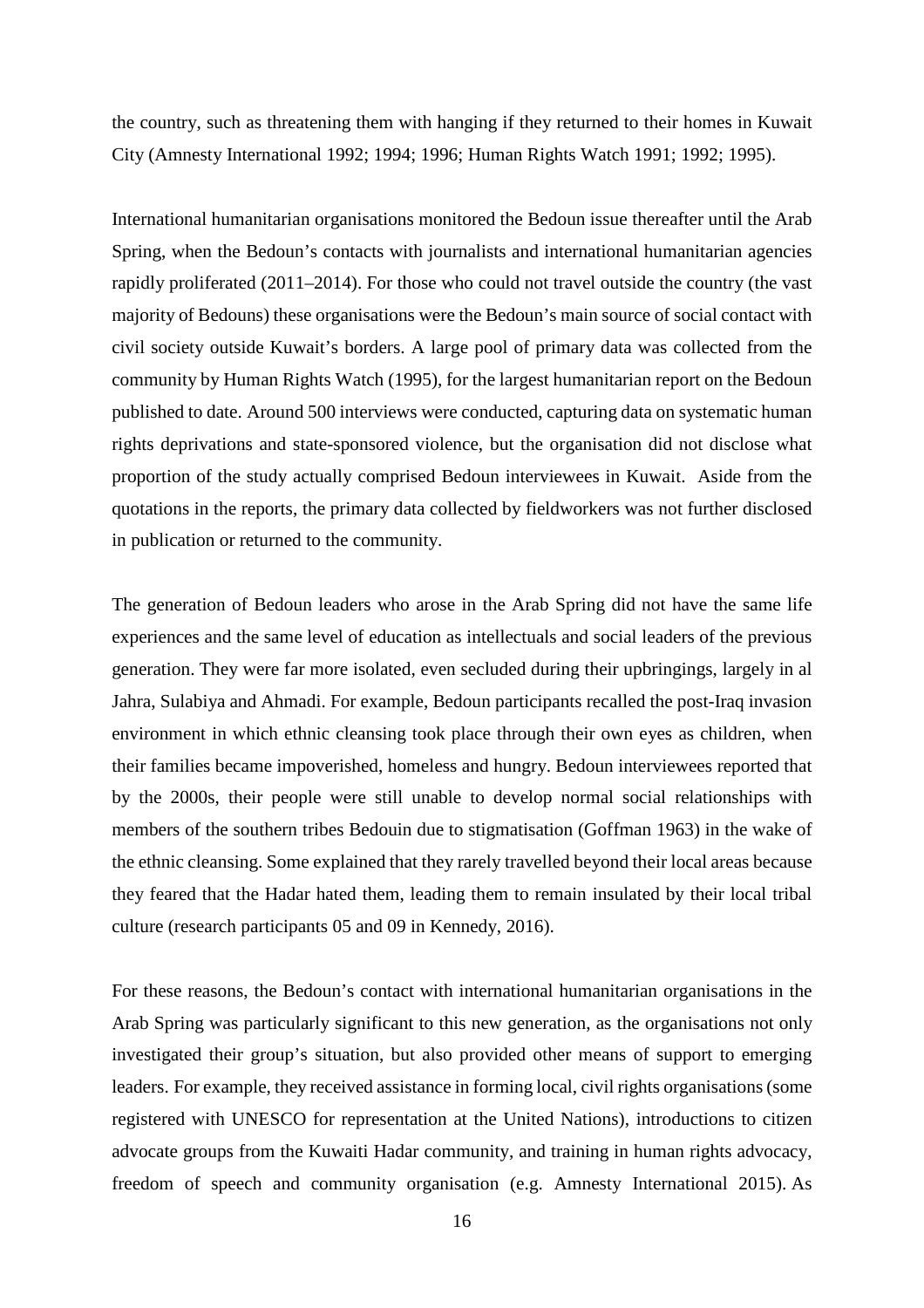fieldwork contacts, human rights defenders and gatekeepers working for humanitarian agencies, they were also subject to some degree of social control by these organisations through their "management" of contacts. From around 2014 onwards, the Bedoun network participants began to be systematically replaced by Hadar advocates who reported on the Bedoun instead, while human rights organisations simultaneously reduced their presence in the field.

Throughout the Arab Spring, primary data of human rights violations and state-sponsored violence collected by international humanitarian organisations was gathered with the assistance of these new community leaders. But the data was never returned to the community, while only a very small proportion of the primary data was published in humanitarian reports. Thus, two relatively sustained periods of data extraction from the community had been performed by Western humanitarian organisations. While Bedoun claims to human rights were formally presented by Kuwaiti and international humanitarian organisations under the periodic reporting mechanism of the United Nations Human Rights Committee (and other organs of the UN), none of these efforts have produced meaningful, concrete reform ("human rights" reforms associated with Decree 409/2011 failed, see Human Rights Watch 2014). While some Bedoun leaders have submitted individually to United Nations committees as founding members of small civil society organisations (Hakeem al Fadhli in Kuwait and Mohammed al Anezi in London are two examples), those living in Kuwait were prohibited from travelling to committee hearings due to their entrapment by the state, and were subsequently issued security restrictions by the Central Apparatus for their efforts.

Bedoun leaders were patently aware of humanitarian organisations withdrawing their support for the community after the Arab Spring, and the loss of the valuable interview data given to such organisations. This interview data forms an important cultural record and likely includes evidence of crimes against humanity, warranting its repatriation (Dell Hymes 2000, in Lassiter 2005b, 163). However, the question arises, to whom could or should the visiting agencies return the data, and where would the data be stored, preserved and displayed? Due to their experiences during the Arab Spring, the leadership group began to develop an awareness of the fact that very little of their interview transcript data was ever published by human rights agencies or visiting researchers. They also became aware that their inability to develop their own cultural organisations had left them with little power to negotiate the return of data from humanitarian investigations and academic research to their community as a whole.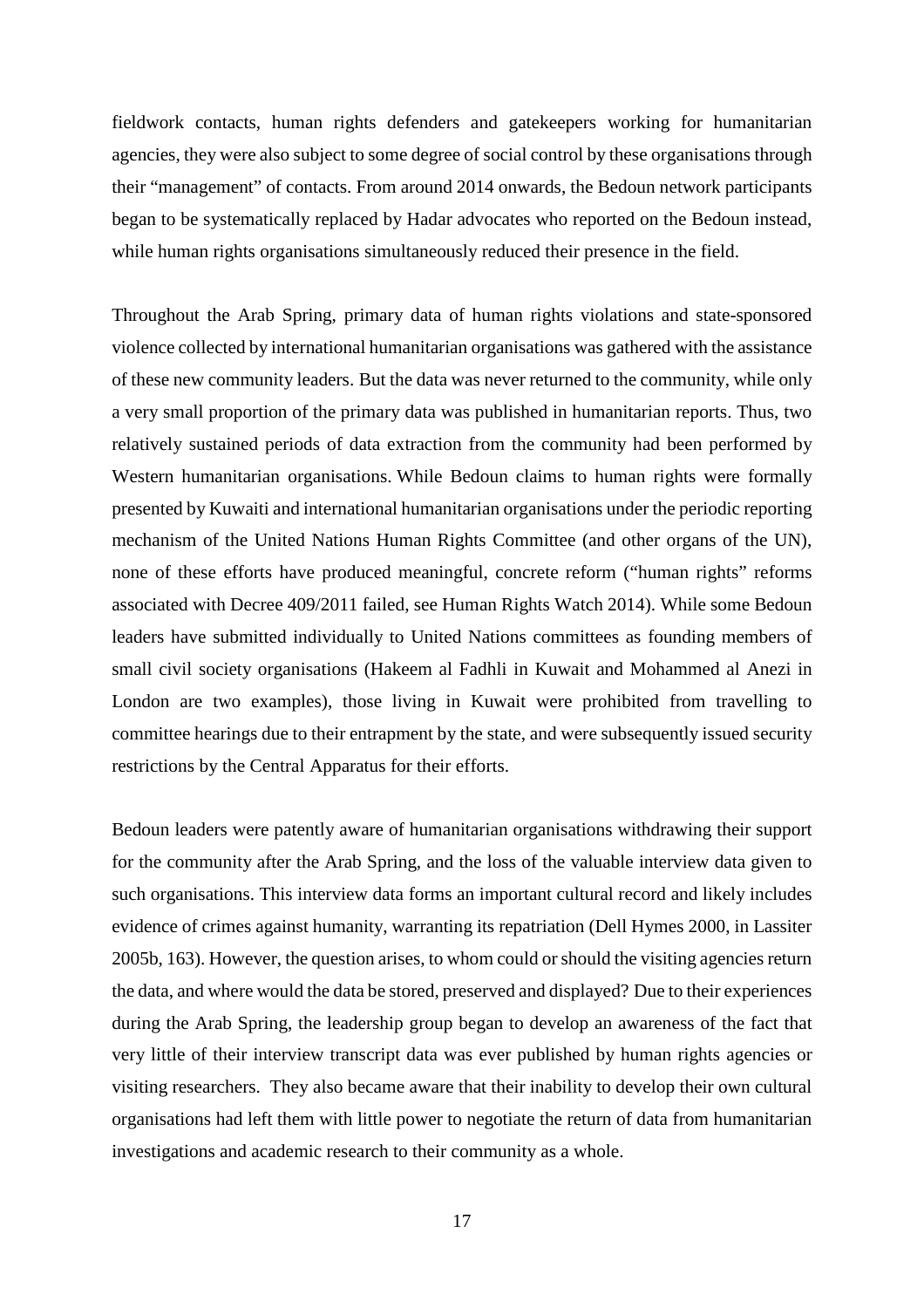The Bedoun leadership group that emerged during the Arab Spring had assumed that their own interview data, and other interview data collected with their facilitation, would form the basis of evidence for cases developed by international humanitarian organisations to challenge the government of Kuwait in ways that would lead to concrete outcomes for the Bedoun (personal communication with M. al Anezi, London, December 26, 2014, and A. H. al Fadhli, Ahmadi, Kuwait, November 17, 2014, and Participant 09, Taima, Kuwait, July 21, 2014). Issues of importance to the emerging intellectuals, chiefly the provision of education to all stateless children in Kuwait (al Hajji 2014), were not followed through by the humanitarian organisations. This led to frustration for Bedoun leaders and supporters after the Arab Spring, leading to increased self-advocacy among the leadership group. They conducted multiple, small-scale actions calling for educational reform in the country during and after the Arab Spring, sometimes reported by journalists (see al Hajji 2014), but not by humanitarian agencies. They also increasingly reached out independently to international journalists to discuss their situation, so that by the time they confronted the Comoros Plan, $<sup>2</sup>$  $<sup>2</sup>$  $<sup>2</sup>$  they were confident enough</sup> to speak openly about the human trafficking element of the programme (Hakeem al Fadhli in Abrahamian 2014).

Although many individuals benefited from the cross-fertilisation of ideas experienced during their interactions with Kuwaiti Hadar advocacy networks and Bedouin political networks, humanitarian organisations, journalists and scholars, no substantial gains were made by the community as a whole, for their investment in the humanitarian organisations' processes during the Arab Spring. Meanwhile, tens of thousands of young Bedoun men were issued with security restrictions regarded by authorities as equivalent to a criminal offence, as a punitive response to the Bedoun demonstrations in the Arab Spring (Saleh 2014). While hopes for genuine government reform has since receded, the Arab Spring remains a much-cherished high point in the Bedoun's recent history, having been absorbed into the collective memory and nurtured their sense of national identity. This soon becomes evident in virtually any discussion with community members young or old.

<span id="page-17-0"></span><sup>&</sup>lt;sup>2</sup> In a new policy development the Ministry of Interior's Central Apparatus introduced "the Comoros Plan" after the Arab Spring. The plan was an extension of "status adjustment" but rather than dispersing the population across a variety of ineffective nationality labels in official records (as per the previous policy), the population would be allocated to up to three nationalities, including the Comoros Islands and likely, Egypt (*Kuwait Times* 2016; Toumi 2014). Sheikh Mazen al Jarrah explained that the plan would only target Bedouns classified as criminals, who would be deported to the Islands (*Kuwait Times* 2014a). Expulsion and deportation threats on grounds of criminalised identity ("illegality") have been in place since around 1983 (al Anezi 1989, 266–67, n152). Since then, the Bedoun population has been classified as "illegal" on a range of different grounds, with new layers of criminalisation emerging in response to the Arab Spring protests.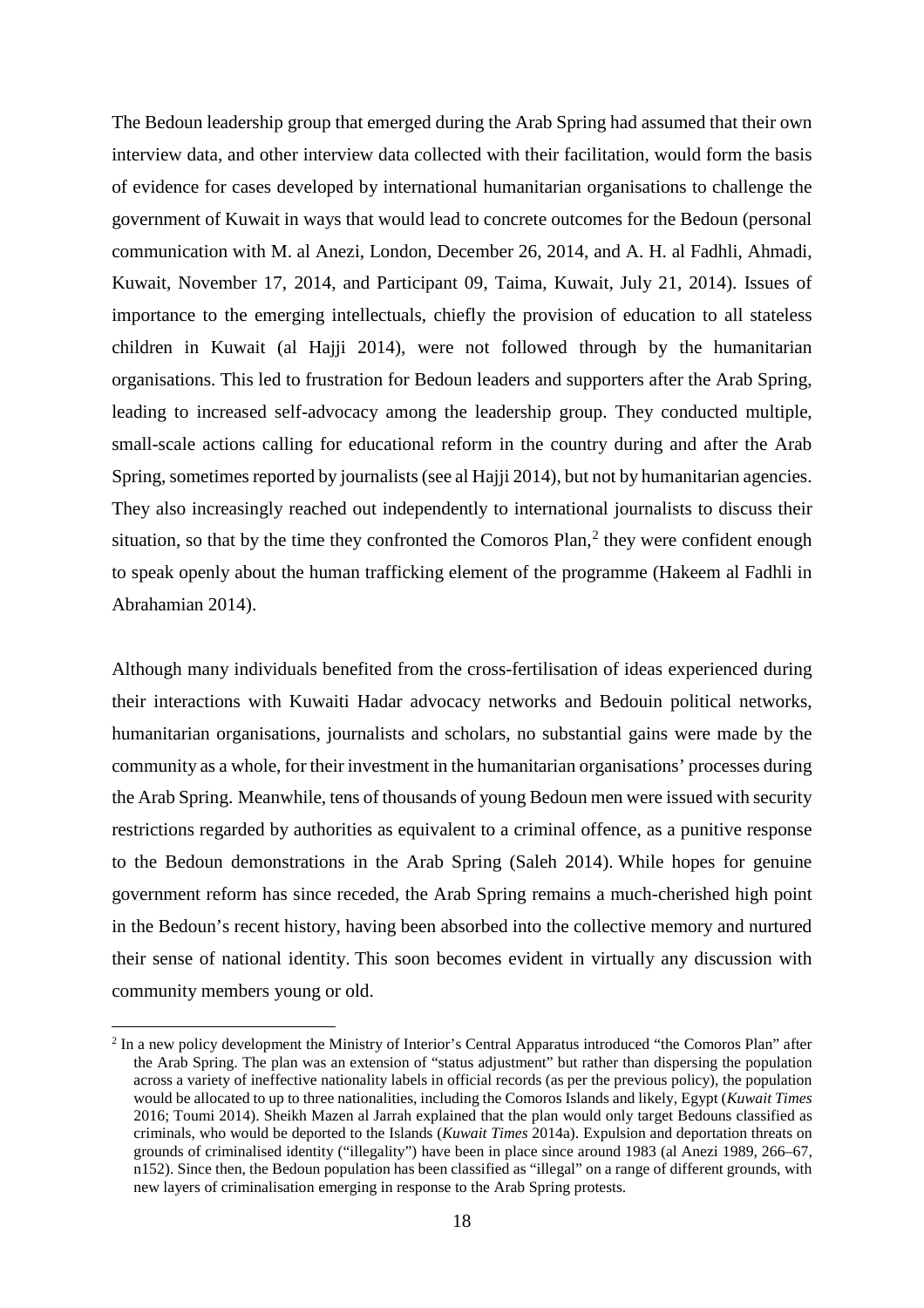As the Bedoun ethnic and national identity continues to evolve, it is hoped that the community can develop appropriate protocols to ensure raw data collected in significant studies is not lost, but preserved, protected and made available to the community for future use. At the most basic level, the Bedoun remain prohibited from expressing their intelligence, culture and national identity in society not only due to the oppression of government authorities, but also due to ethnic conflict with the Hadar and other nationals in Kuwait. As long as the Hadar submit to Orientalist stereotypes of the Bedouin desert dweller and the post-Iraq invasion interpretation of the Bedoun as the enemy of the state, conflated with normative Arab nationalist positioning as the centre of gravity among scholars (Stein 2012), the Bedoun will continue to require the protection of their knowledge and cultural products to be provided by supportive institutions in other countries.

### **Fieldwork with the Bedoun**

A large part of my ongoing discussions with my cultural guides concerned the capacity of the community to contribute to academic research processes and to acquire some degree of ownership over the development of knowledge about their own community. While the contributions of the small, intellectual leadership group in the Bedoun community have been essential to my methodology, they will likely continue to be vital to the development of formal systems of knowledge about their people as long as they are able to access sufficient freedoms to do so. But unfortunately, even the emerging intellectual class among the Bedoun still have some difficulty perceiving themselves as co-creators of formal knowledge about their culture, and interpreters of their own history.

This is due to systematic oppression such as the distribution of multiple security restrictions to intellectuals and social leaders (others tend to receive single restrictions), placing enormous pressure on their ability to function in their public roles. On the other hand, the group's development of intellectual ideals and positive ideologies related to their concepts of national identity, ethnic belonging and participatory citizenship has led to the creative re-organisation of their culture (Znaniecki 1952a). Their creative work in the Arab Spring led to thousands conducting spontaneous, popular protests, the development of their own media presence, selfadvocacy in education, the production of their own humanitarian reports, and work with journalists, human rights organisations and scholars. This period of cultural expansion forms an important part of the Bedoun's contemporary history.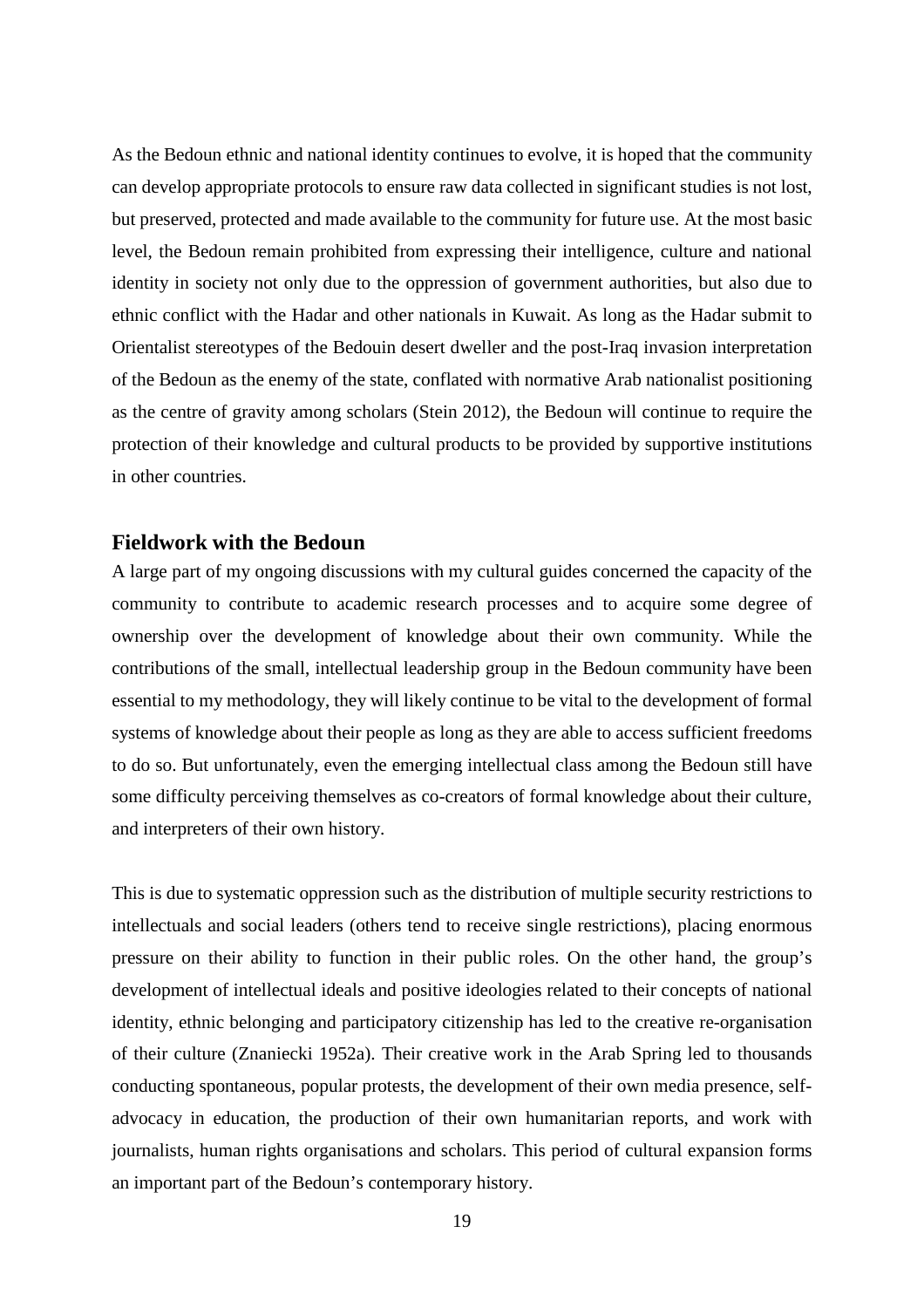Mohammed al Anezi of London, Mona Kareem, Hakeem al Fadhli and Abdullah Atallah are examples of breakthrough leaders who developed significant public profiles, but all have paid the price for their leadership in various ways. Mohammed al Anezi was the first social activist publicly supporting the Bedoun in the diaspora. Mona Kareem developed a profile as a journalist during the Arab Spring, and in association with her blog BedoonRights.org. Both have assisted me with gathering newspaper archives and personal documents, respectively. They have both left the country and suffered from family separation and difficulties with freedom of expression in the West, due to their family ties in Kuwait.

Mohammed al Anezi (Tran, 2011) and research Participant 12 developed Bedoun Internet activism with their own sites prior to the better-known BedoonRights.org. (the latter site was managed by Mona Kareem from the United States). They also contributed to some of the earliest Bedoun-authored reports submitted to the United Nations. Another research assistant and cultural guide to whom I dedicated my thesis work, along with Participant 09 (a poet and writer who founded the Khatatib, a Bedoun community school in October 2015), also played significant roles helping me to obtain the data used for my historical analyses preserved in the Bedoun Archive.

Mohammed Atallah was arguably the most eloquent Bedoun to have gained public attention to date. He disappeared after incarceration by authorities in 2015. Hakeem al Fadhli produced a documentary called *Jasseem, a Beggar among the Oppressed Bedoun* (al Fadhli 2012), and was nominated for a human rights prize in honour of his ongoing human rights activism (Gulf Centre for Human Rights 2017). He contributed to more than 10 research papers published across a variety of social science disciplines, performing multiple research roles (cultural guide, fixer, translator and interpreter, interviewee, and others). He performed this work amidst a series of arrests and incarcerations in relation to charges of public expression (we discussed these experiences in personal communications on December 1, 2015, May 20, 2016, September 14, 2016, and August 26, 2017).

Participant 09, Participant 12 and Hakeem al Fadhli played key roles in public advocacy and behind-the-scenes negotiations with authorities for education reform from 2011 to 2015. Although they felt that they had made little impact on the new prohibitions on children's education (September 2015) at the time, their efforts stimulated public debate in the National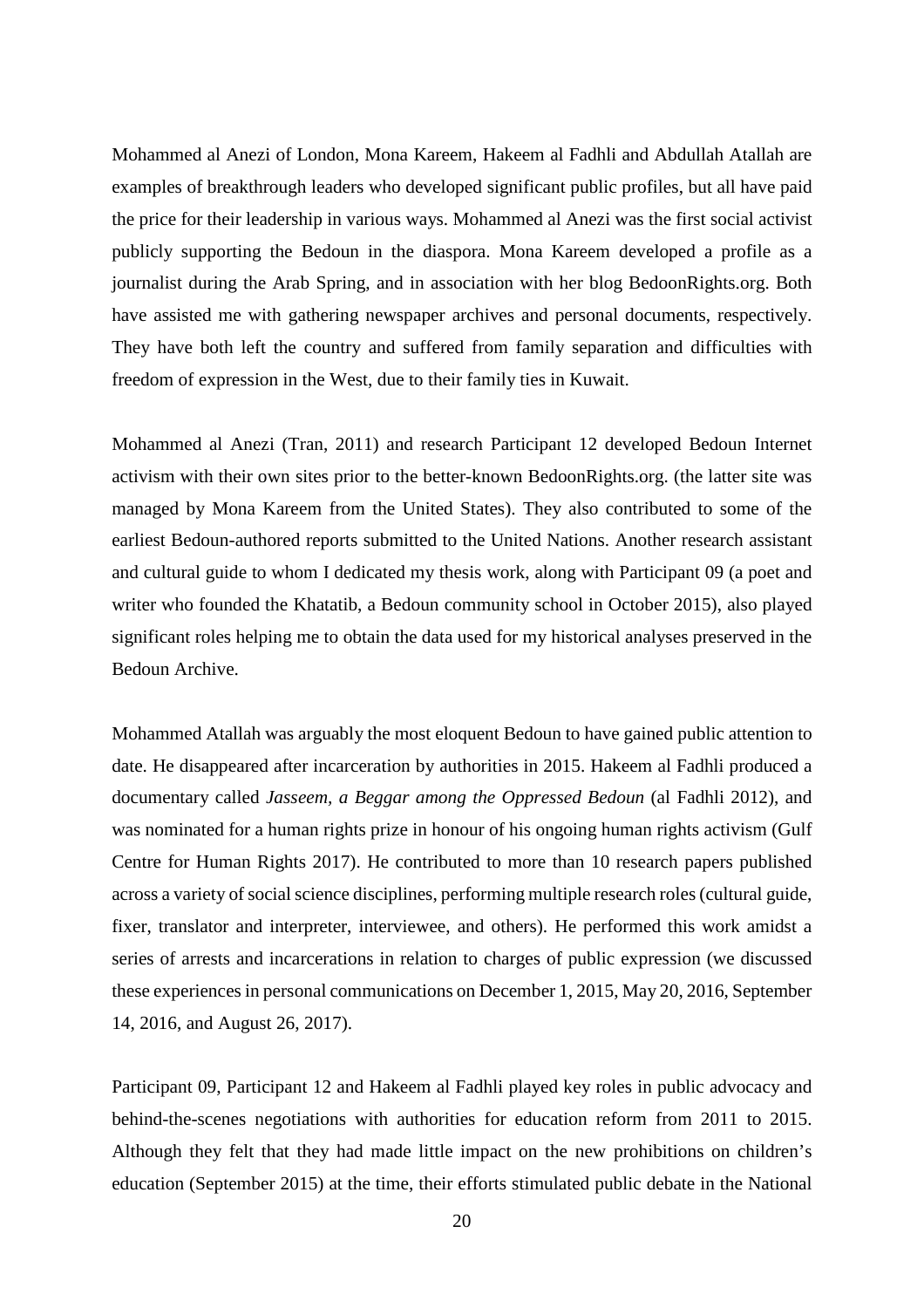Assembly, leading to MP Hassan Jawhar's discussion of the connection between the oppression of the Bedoun's education and the issue of birth certificates by government with false nationality labels, and the "status adjustment" programme which erases the Bedoun's identity through administrative procedures (*Arab Times* 2014). This discussion contributed to a growing basis of evidence demonstrating the purpose of "status adjustment" in ethnic cleansing of the Bedoun. These are just a few examples of the intellectual contributions of Bedouns to the development of social activism and formal knowledge development about Kuwaiti society, including the creation of the Bedoun Archive.

These examples of the social actions from the Arab Spring and post-Arab Spring years (2011– 2016) were forms of "learning activism" together (Choudry 2015). Bedoun contributions to journalism, humanitarian reporting and academic work as well as public demonstrations, warrant the attention of scholars interested in the human rights of minorities, social movements and the sociology of knowledge in Kuwait, the Arabian Peninsula and the Middle East. The recognition of interviewees and cultural guides as providers of essential cultural data (Znaniecki 1952a) repositions the perception of the Bedoun population beyond Orientalist, criminalising stereotypes and one-dimensional portrayals of a whole population in the Arab Spring context as "activists" and "protesters" (Mohamedou 2015, 122). It expands perspectives on the intellectual work of activism (Choudry 2016) linked to the development of new social roles within national culture, and the essential function of nation-building (Znaniecki 1952b).

### **The Bedoun Archive Contents**

The Bedoun Archive includes the following contents:

- 1. All interview recordings and transcripts collected in my thesis research.
- 2. All interview transcript excerpts thematically analysed into 235 themes around the Bedoun identity, marginalisation of identity and culture and Bedoun education and the intellectual ideal.
- 3. Bedouin family data (additional to the dissertation) (177 themes).
- 4. Photographs of Bedoun housing areas including the segregated compounds of Taima and Sulabiya, taken over the last 40 years. The photographs illustrate the historical development of the compounds, where much of the population still remains isolated from mainstream society.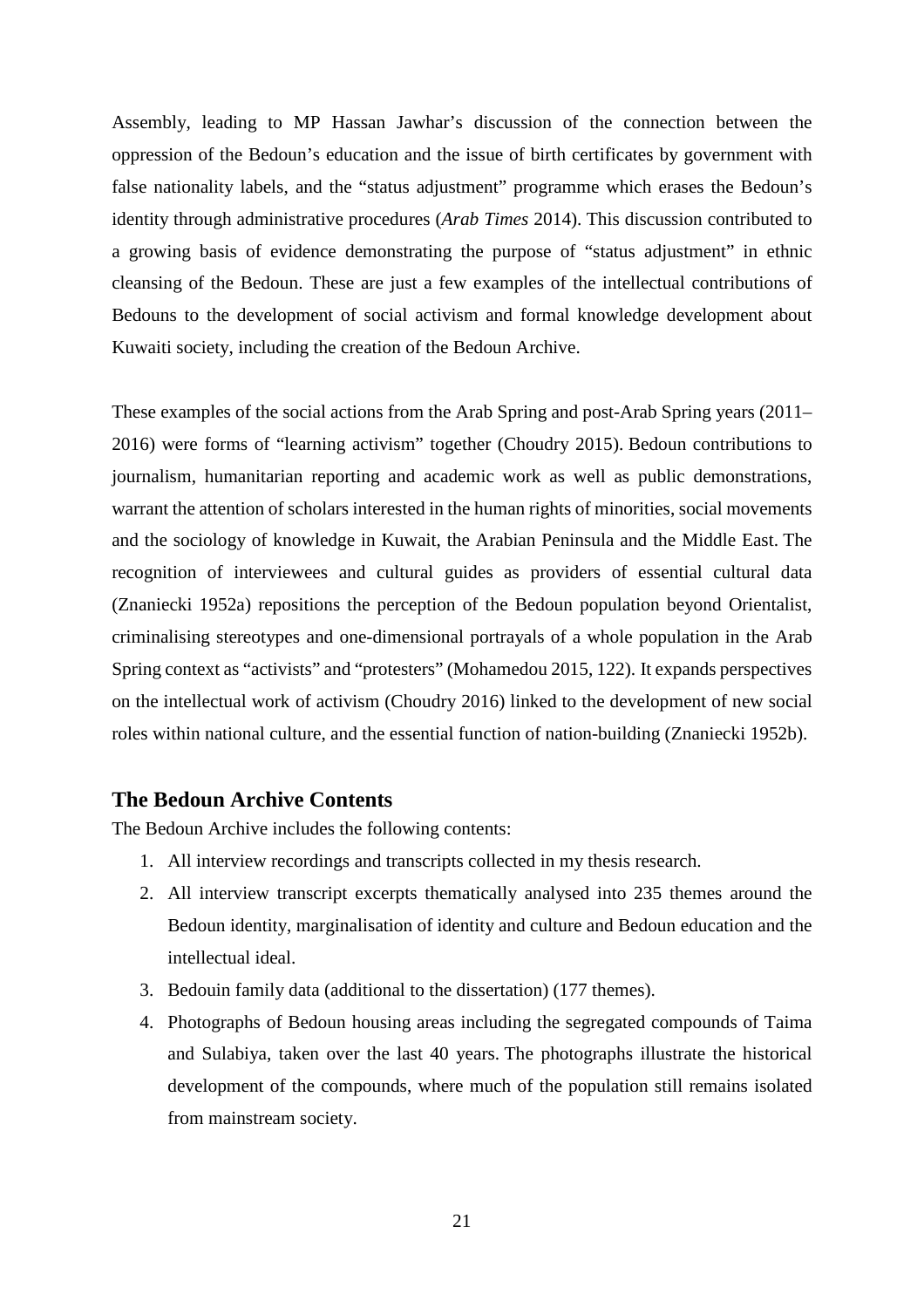- 5. Personal documents provided by members of the Bedoun community—identity cards, census registration certificates, hospital registration used as substitutes for Bedoun birth registration, and others (documents modified to ensure anonymity).
- 6. Secondary data used to analyse discursive omissions, objectification and dehumanisation in academic and public discourses on the Bedoun, thematically analysed and presented with mapping documents; references to all published works with page numbers (not provided in the dissertation).
- 7. Data used to analyse the system of administrative erasure called "status adjustment" or "reverting" or "recovering" their original nationalities in the Ministry of Interior's Central Apparatus, which intensified from 2010 to 2014 (this section was subject to two rounds of analysis). This programme was first discussed by al Anezi (1989) and later US Embassy officials (WikiLeaks 2006) as equivalent to an administrative erasure; related newspaper data is included in the news archives.
- 8. Data used to analyse administrative population reduction strategies including those concurrent with violent ethnic cleansing; related newspaper data is included in the news archives.
- 9. Data used to analyse violent ethnic cleansing from 1990 to 1995, including methods of violence, killing, expulsion and other forms of population eradication; related newspaper data is included in the news archives.
- 10. Data used for the analysis of the current state of knowledge regarding Bedoun education in the Ministry of Education; omissions on education monitoring in UNESCO and other international agency reports.
- 11. Newspaper archives, mainly from the early 1990s (ethnic cleansing/population "purification") and from 2010 to 2016 (the Arab Spring and administrative erasure) with indexes; a bibliography of relevant international humanitarian agency reports.
- 12. Additional documents associated with the methods of analysis used in my thesis.

The archive files will be allocated different levels of access. The file structure of the archive will be able to be viewed online, along with descriptions of each of the files in the collection. This information will enable viewers to select files they wish to access. Some files will be available online immediately; other files will be available on request. Users can reproduce the data with author attribution and according to the principles of beneficence to the community. The interview recordings and full transcripts have restricted access and will only be accessed in case of public interest, as evidence for international law claims (such as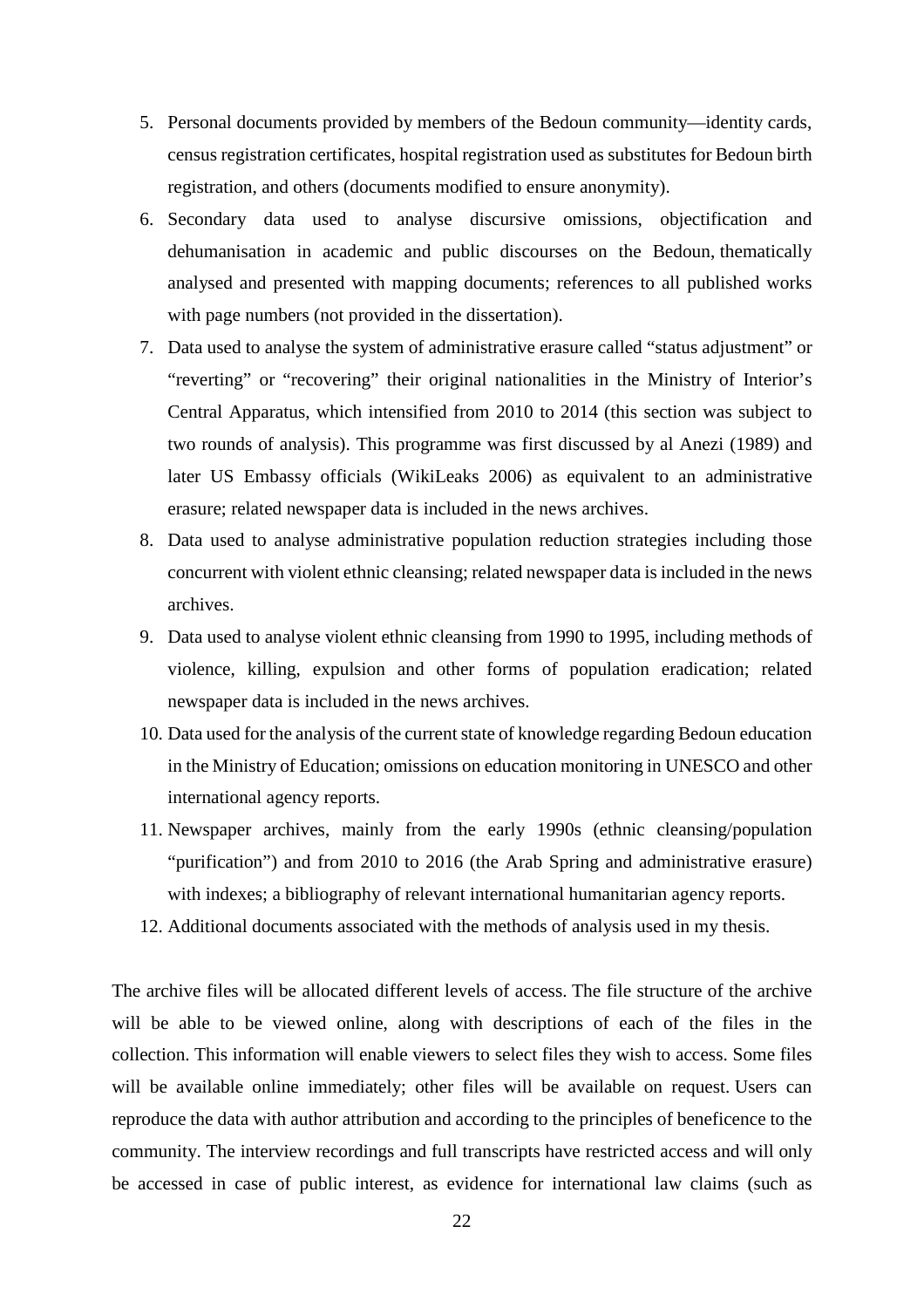applications for United Nations Special Rapporteur investigations or International Criminal Court advisory opinions regarding crimes against humanity). Other data will be opened to the community and/or the general public, after an embargo period while the data is being processed.

The most significant barrier to opening the archive to the public remains the community's inability to make effective use of it as a result of their inability to exercise public custodianship, develop their own publications, and participate openly in cultural production. Open public access online may indeed be the best method for the group to access the archives (and this includes the return of data to research participants), as the Bedoun are more likely to use the Internet anonymously than to visit a "Bedoun" collection of public archives, literature or art for security reasons and also to avoid social stigma. Thus, the choice of location of the archive is not physically central to the community at stake, but it is not essential that it should be. The online environment also appears to be the optimal environment for self-education, so that the community can access the material for free and at their own pace.

### **The Bedoun Archive's Purpose, Aims and Content**

As I have mentioned, the Bedoun Archive provides a historical counter-narrative to the characterisation of the Bedoun as the foreign "Other" in Kuwait, though they are an indigenous tribal people. It is my hope that the Bedoun Archive helps to bring attention to the problem of the Bedoun's lost primary data collected by international humanitarian agencies and academic researchers over the past 25 to 30 years. The Bedoun Archive presents a return of data extracted from the community, as well as a return of information to the community of information written by others about them, which has contributed to their disadvantage and in some cases, the eradication of their population. It is an important historical and symbolic step in the humanistic and collaborative research processes which recognises the group as having their own culture, and their having performed an integral role in nation-building towards the development of Kuwait's national culture.

According to Lassiter (2005b), collaborative methodologies seek to affirm the personally ascribed identity of indigenous, tribal people and promise a return of data extracted by researchers to these communities. This is believed to be especially important for communities that are unable to exercise substantive cultural ownership over the products they create, or whose histories have been marginalised and/or diminished in nationalist narratives created by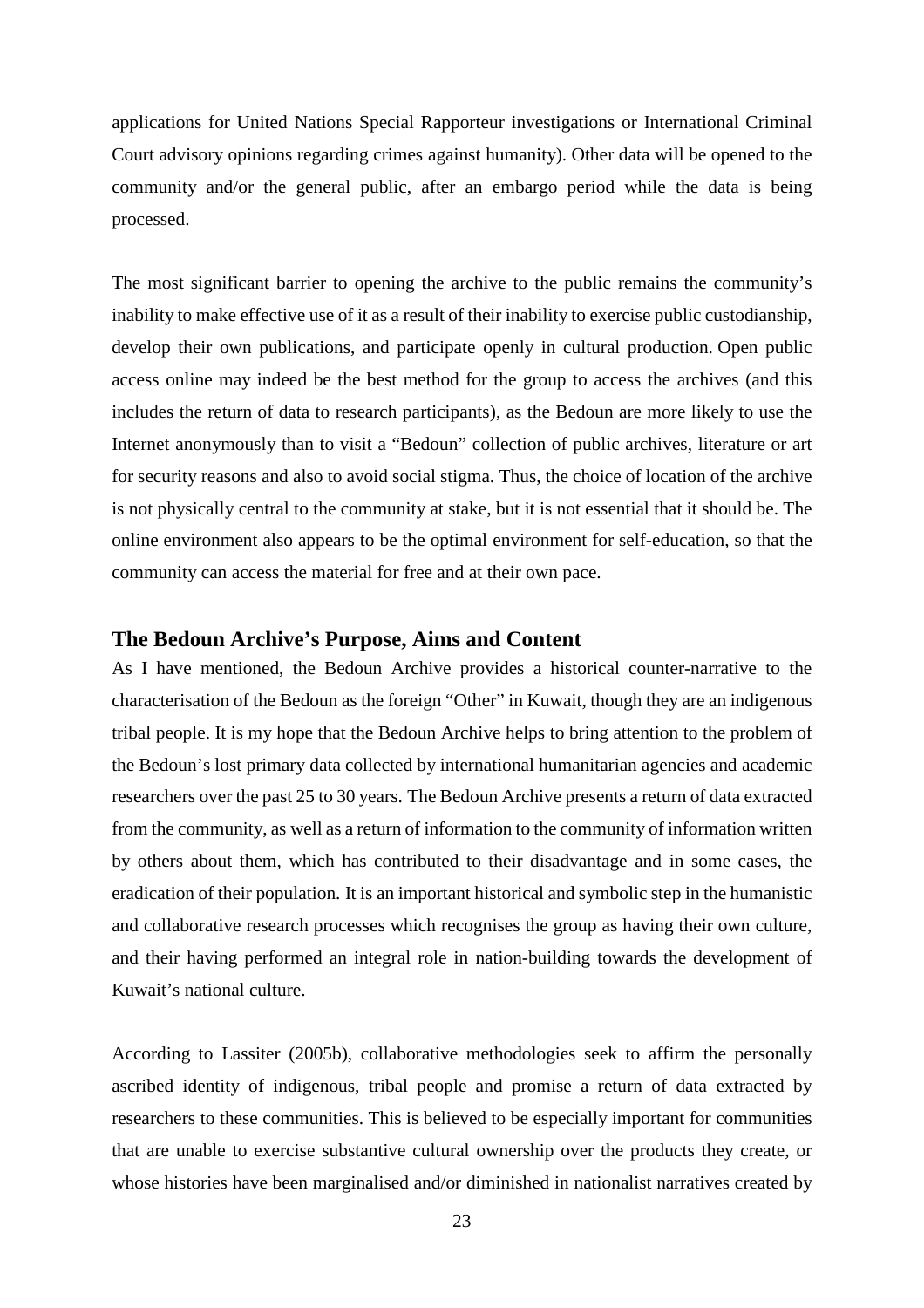opposing settlers. The Bedoun are no longer able to create, display or celebrate their own cultural products openly in Kuwait. Therefore, the archive may also be seen as an important development arising from Bedoun community leaders' vital intellectual work during the Arab Spring and in the ensuing years up to 2016. It attempts to provide records of the group's culture and related information resources in a format that is not available elsewhere, to facilitate expansion of knowledge about the group and to promote their legitimacy, protection and survival.

The humanistic sociology and collaborative research frameworks recognise such data as a cultural product created by researchers and participants together, in an environment of intellectual and nationalist oppression. The data is regarded as having a high cultural value due to the various risks faced by the Bedoun discussed. The Bedoun Archive may serve as an example for researchers studying hard-to-reach and/or vulnerable groups, whose cultural production has been severely oppressed or otherwise destroyed. The data may be used to provide assistance to future generations, as they seek legal remedies and compensation for their oppression.

The archive represents a concrete cultural product that is co-owned by the Bedoun community, which will outlast my personal efforts publishing the Bedoun data. My principal supervisor, Dr Margaret Secombe of the University of Adelaide, and my co-supervisor, Associate Professor Hossein Esmaeili of Flinders University Law School, are listed as co-founders of the archive. The community custodians of the Bedoun Archive include my principal research assistants and cultural guides, Hakeem al Fadhli and two other individuals who have supported me since the beginning of my fieldwork in Kuwait (their names cannot be released at the moment for security reasons and will be added to the archive at a later date). Senior Archivist Janet McDougall has provided invaluable assistance, helping with curation, administration and the organisation of the archive files over the past two years. The Australian Data Archive at the Australian National University Centre for Social Research and Methods generously hosts the archive.

According to a collaborative approach, it is important for the community to receive the advantage of first access, prior to the general public, for the archive to serve its collaborative function. However, this opportunity must be balanced with the restrictions on intellectual freedom and freedom of expression faced by the Bedoun, and the prospect that for the time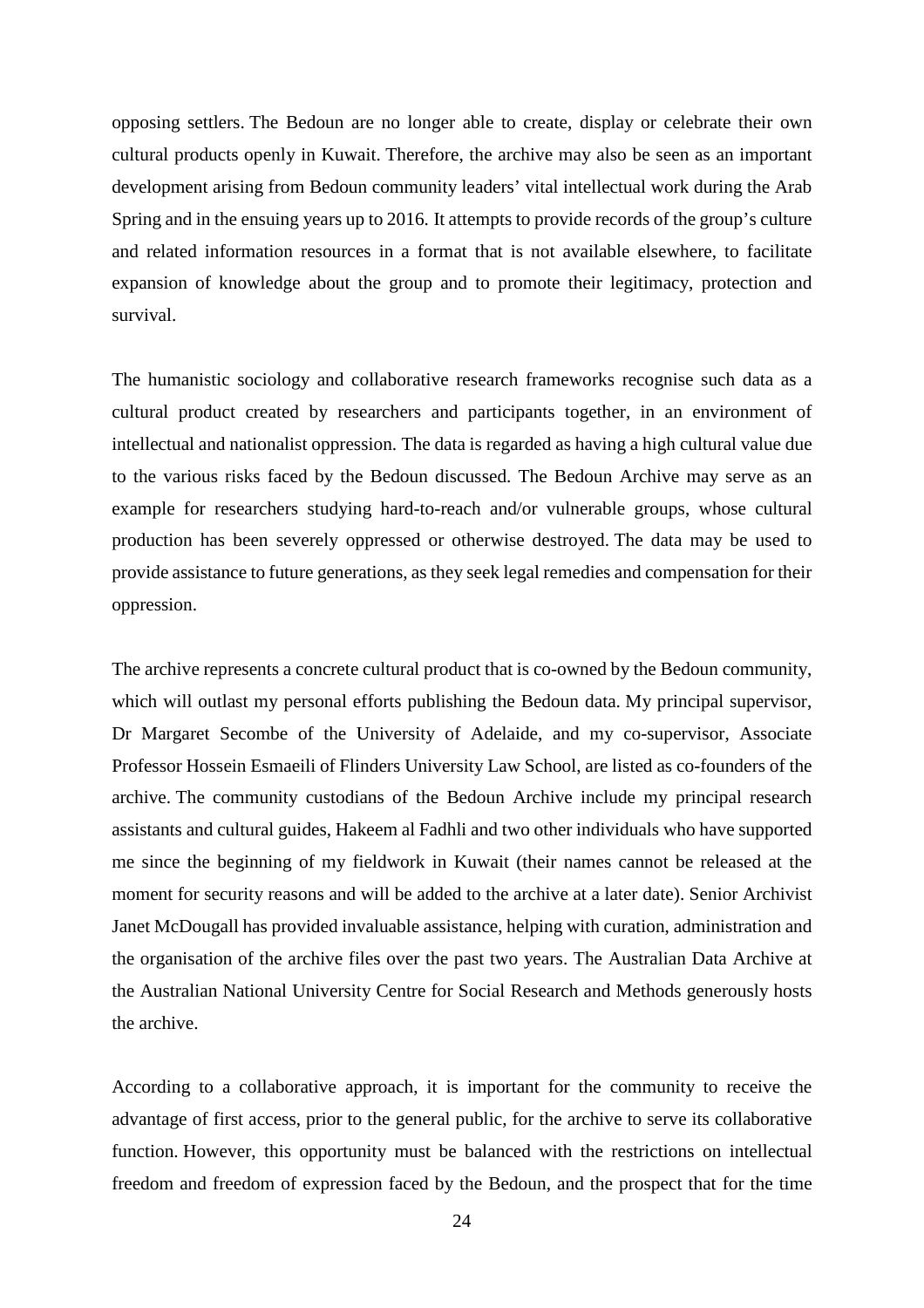being, public, open online access to selected files may provide the Bedoun with the best method of access, and allows them to share access with individuals and organisations who act on their behalf. I remain in contact with the custodians, though this latter issue is unresolved at the time of writing. Once the archive curation is complete, the Australian Data Archive will open files to the public and continue to make the data available to the Bedoun population for their future use and benefit, on a permanent basis.

#### **References**

- Abrahamian, A. A. 2014. "Kuwait Offers Stateless Group Citizenship—from Comoros." *Al Jazeera America*, November 10. Accessed August 2, 2018. [http://america.aljazeera.com/articles/2014/11/10/kuwait-statelesscitizenshipcomoros.html.](http://america.aljazeera.com/articles/2014/11/10/kuwait-statelesscitizenshipcomoros.html)
- Al Anezi, R. H. 1989. "A Study of the Role of Nationality in International Law with Special Reference to the Law and Practice of Kuwait." PhD diss., University of Cambridge.
- Al Azm, S. J. 1980. "Orientalism and Orientalism in Reverse." *Europe Solidaire Sans Frontiѐres*, October 1. Accessed August 2, 2018. https://www.europesolidaire.org/spip.php?article20360#nb37.
- Al Fadhli, H. 2012. *Jassem, a Beggar among the Oppressed Bedoun*. یستنجد الكویت في جاسم المظلوم البدون :عاجل .بكل إنسان
- Al Haddad, M. S. 1981. "The Effect of Detribalisation and Sedentarisation on the Socio-Economic Structure of the Tribes of the Arabian Peninsula: The Ajman Tribe as a Case Study." PhD diss., University of Kansas.
- Al Hajji, H. M. 2014. "600 Bedoon Children Denied Admission to Local Schools—Kids without Birth Certificates Crammed in Makeshift Classrooms." *Kuwait Times*, October 14. Accessed August 3, 2018. [http://news.kuwaittimes.net/600-bedoon-children-denied-admission-local](http://news.kuwaittimes.net/600-bedoon-children-denied-admission-local-schools-kids-without-birth-certificates-crammed-makeshift-classrooms/)[schools-kids-without-birth-certificates-crammed-makeshift-classrooms/.](http://news.kuwaittimes.net/600-bedoon-children-denied-admission-local-schools-kids-without-birth-certificates-crammed-makeshift-classrooms/)
- Al Khandari, Y. Y., and I. N. al Hadben. 2010. "Tribalism, Sectarianism, and Democracy in Kuwaiti Culture." *Digest of Middle East Studies* 19 (2): 268–85. Accessed August 3, 2018. [https://doi.org/10.1111/j.1949-3606.2010.00034.x.](https://doi.org/10.1111/j.1949-3606.2010.00034.x)
- Al Khandari Y. Y., and F. Poirier. 2000. "Modernization and Family Structure in Kuwait." *The Education Journal* 60 (15): 225–39.
- Al Khatib, A. 1978. *Shanty Clearance in Kuwait, and Modern Housing*. Kuwait: Kazma Publications (in Arabic).
- Al Mdaires, F. A. 2010. *Islamic Extremism in Kuwait: From the Muslim Brotherhood to Al-Qaeda and Other Islamic Political Groups*. Abingdon: Routledge.
- Al Moosa, A. A. 1976. "Bedouin Shanty Settlements in Kuwait: A Study in Social Geography." PhD diss., University of London.
- Al Nafisi, A. 1978. *Kuwait: The Other Opinion*. Taha Advertising: London (in Arabic).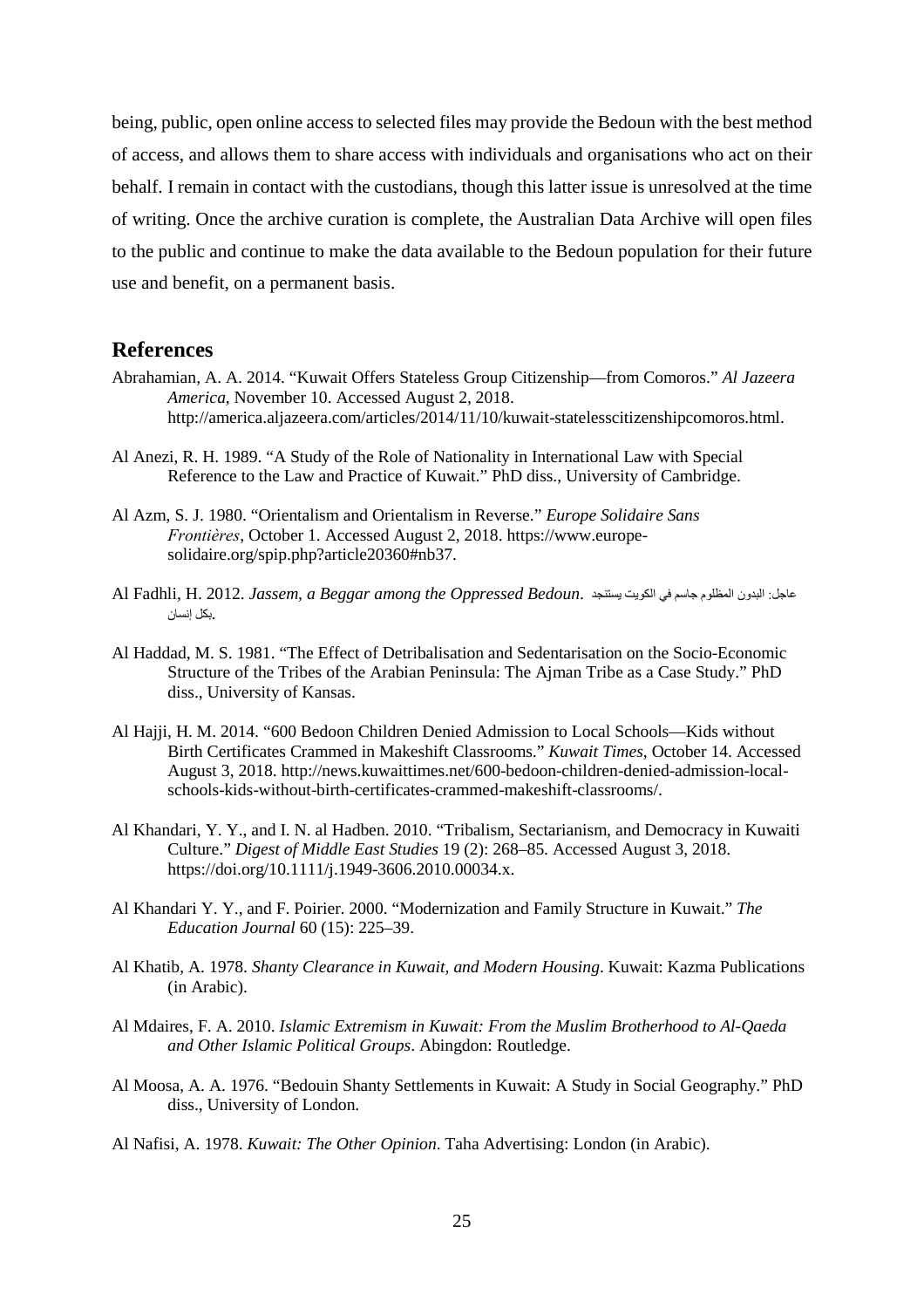- Al Nakib, F. 2014. "Revisiting the Hadar and Badu in Kuwait: Citizenship, Housing and the Construction of a Dichotomy." *International Journal of Middle East Studies* 46: 5–30. [https://doi.org/10.1017/S0020743813001268.](https://doi.org/10.1017/S0020743813001268)
- Al Naqeeb, K. H. 1990*. Society and State in the Gulf and Arab Peninsula*. London: Routledge and the Centre for Arab Unity.
- Al Saadi, Y. 2014. "Security Crackdown of Bedoon Community Renews Tensions." *Al Akhbar*, March 21.
- *Al Talea.* 2003. "The Study of the Country's Problem of the Category of the 'Stateless.'" August 30. (in Arabic).
- Al Thakeb, F. T. 1985. "The Arab Family and Modernity: Evidence from Kuwait." *Current Anthropology* 26 (5): 575–80. [https://doi.org/10.1086/203346.](https://doi.org/10.1086/203346)
- Alawadi, A. M. 1979. "Low- and Middle-Income Housing in Kuwait." *Habitat International* 4 (3): 339–44. Accessed August 3, 2018. [https://doi.org/10.1016/0197-3975\(79\)90044-4.](https://doi.org/10.1016/0197-3975(79)90044-4)
- Alessa, S. Y. 1981. *The Manpower Problem in Kuwait*. London: Kegan Paul International.
- Alhajeri, A. 2004. "Citizenship and Political Participation in the State of Kuwait: The Case of the National Assembly (1963–1966)." PhD diss., University of Durham.
- Alissa, R. 2013. "The Oil Town of Ahmadi since 1946: From Colonial Town to Nostalgic City." *Comparative Studies of South Asia, Africa and the Middle East* 33 (1): 41–58. [https://doi.org/10.1215/1089201X-2072712.](https://doi.org/10.1215/1089201X-2072712)
- Alshawi, A. H., and A. M. Gardner. 2014. "Tribalism, Identity and Citizenship in Contemporary Qatar." *Anthropology of the Middle East* 8 (2): 46–59. Accessed August 3, 2018. [https://doi.org/10.3167/ame.2013.080204.](https://doi.org/10.3167/ame.2013.080204)
- Alshayeji, A. K. 1988. "Democratisation in Kuwait: The National Assembly as a Strategy for Political Survival." PhD diss., University of Texas at Austin.
- Amnesty International. 1992. "Kuwait: Cases of 'Disappearance,' Incommunicado Detention, Torture and Extrajudicial Execution under Martial Law." Index number: MDE 17/002/1992. Accessed August 2, 2018. [https://www.amnesty.org/en/documents/MDE17/002/1992/en/.](https://www.amnesty.org/en/documents/MDE17/002/1992/en/)
- Amnesty International. 1994. "Kuwait: Three Years of Unfair Trials." Accessed August 2, 2018. [https://www.amnesty.org/download/Documents/184000/mde170011994en.pdf.](https://www.amnesty.org/download/Documents/184000/mde170011994en.pdf)
- Amnesty International. 1996. "Kuwait: Five Years of Impunity: Human Rights Concerns Since the Withdrawal of Iraqi Forces." Index number: MDE 17/001/1996. Accessed August 2, 2018. [https://www.amnesty.org/en/documents/mde17/001/1996/en/.](https://www.amnesty.org/en/documents/mde17/001/1996/en/)
- Amnesty International 2015. "The 'Iron Fist' Policy.' Criminalisation of Peaceful Dissent in Kuwait." Index number: MDE 17/2987/2015. Accessed August 3, 2018. [https://www.amnesty.org/en/documents/mde17/2987/2015/en/.](https://www.amnesty.org/en/documents/mde17/2987/2015/en/)
- *Arab Times.* 2014. "Tough Requirements of Bedoun Students to be Cancelled: MOE. Record of Birth to be Made Sufficient to Guarantee Enrolment." October 6.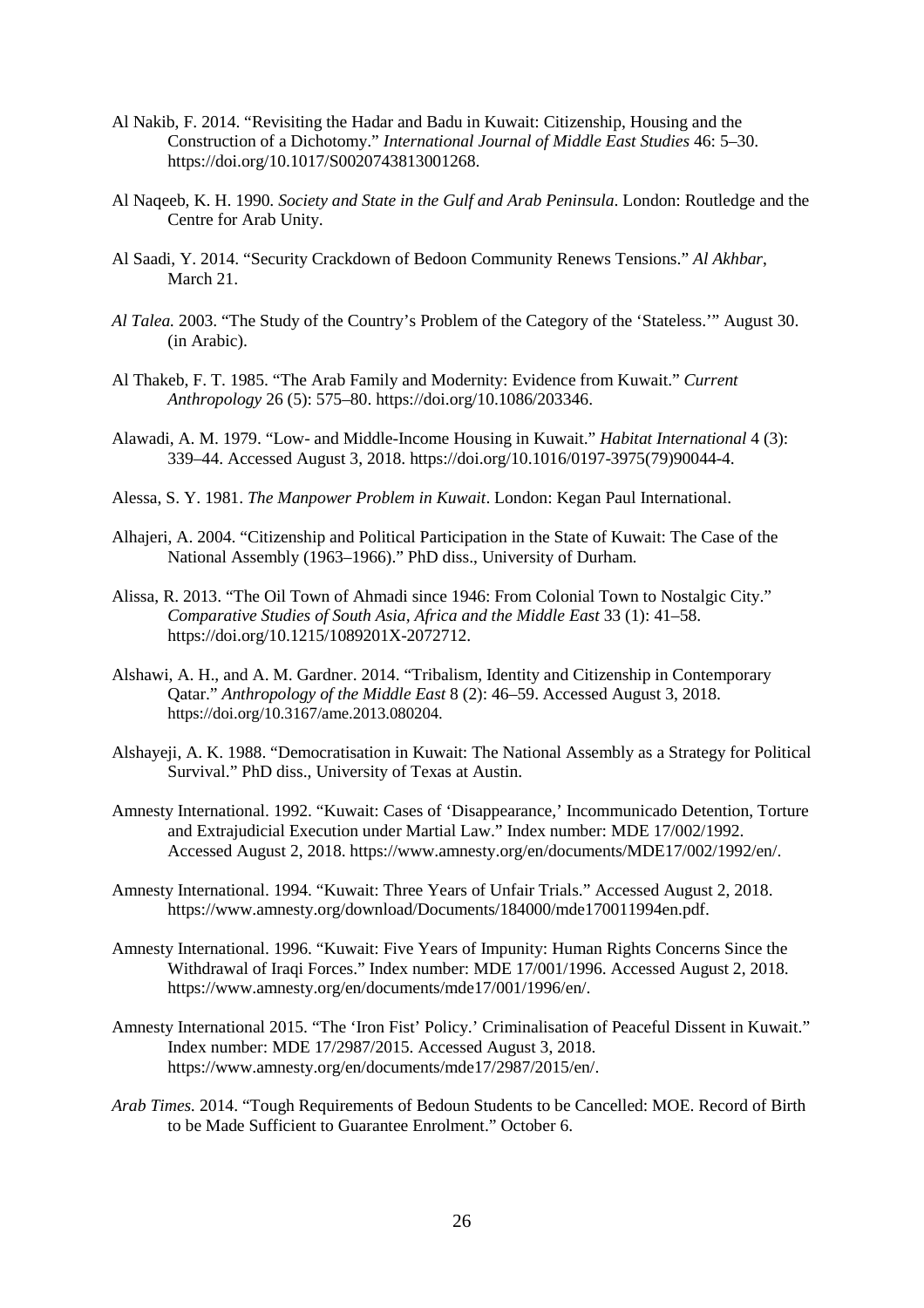- Bayat, A. 2015. "Neo-Orientalism." *The Futures We Want: Global Sociology and the Struggles for a Better World*, September 19. Accessed August 3, 2018. [http://futureswewant.net/asef-bayat](http://futureswewant.net/asef-bayat-neo-orientalism/)[neo-orientalism/.](http://futureswewant.net/asef-bayat-neo-orientalism/)
- Beaugrand, C. M. 2010*.* "Statelessness and Transnationalism in Northern Arabia: Biduns and State Building in Kuwait, 1959–2009." PhD diss., London School of Economics.
- Beaugrand, C. M. 2018. *Stateless in the Gulf: Migration, Nationality and Society in Kuwait*. London: I.B. Tauris.
- Bocco, R. 2006. "The Settlement of Pastoral Nomads in the Arab Middle East: International Organisations and Trends in Development Policies, 1950–1990." In *Nomadic Societies in the Middle East and North Africa: Entering the 21st Century*, edited by D. Chatty, 302–30. Leiden: Brill. [https://brill.com/view/title/8524.](https://brill.com/view/title/8524)
- Calhoun, C. J. 2007. *Sociology in America: A History*. Chicago: University of Chicago Press. [https://doi.org/10.7208/chicago/9780226090962.001.0001.](https://doi.org/10.7208/chicago/9780226090962.001.0001)
- Choudry, A. 2015. *Learning Activism: The Intellectual Life of Contemporary Social Movements*. Toronto: University of Toronto Press. Accessed August 3,2018. [https://books.google.com.au/books/about/Learning\\_Activism.html?id=dPCjCgAAQBAJ&red](https://books.google.com.au/books/about/Learning_Activism.html?id=dPCjCgAAQBAJ&redir_esc=y) [ir\\_esc=y.](https://books.google.com.au/books/about/Learning_Activism.html?id=dPCjCgAAQBAJ&redir_esc=y)
- Choudry, A. 2016. "Taking Struggle Knowledge Seriously: Critical Adult Education, Social Movement Learning and the Intellectual Work of Activism." In *Explorations in Adult Higher Education: Learning In and Out of the University*, edited by A. Mandell, 47–60. An Occasional Paper Series, no. 4. New York: SUNY Empire State College. Accessed August 3, 2018. [https://www.mcgill.ca/education/event/achoudry-sunywebinar-102015.](https://www.mcgill.ca/education/event/achoudry-sunywebinar-102015)
- Crystal, J. 1992. *Kuwait: The Transformation of an Oil State*. Boulder, CO: Westview Press.
- Denzin, N. K., and M. D. Giardina, eds. 2010. *Qualitative Inquiry and Human Rights*. Walnut Creek, CA: Left Coast Press.
- Evans, K. 1991. "After Battle for Kuwait, Opposition Girds for Fight for Democracy." *Christian Science Monitor*, February 28. Accessed August 3, 2018. [https://www.csmonitor.com/1991/0228/okuw.html.](https://www.csmonitor.com/1991/0228/okuw.html)
- Fabietti, U. 2006. "Facing Change in Arabia: The Bedouin Community and the Notion of Development." In *Nomadic Societies in the Middle East and North Africa: Entering The 21st Century*, edited by D. Chatty, 573–98. Leiden: Brill. [https://brill.com/view/title/8524.](https://brill.com/view/title/8524)
- Gasperini, W. 1991. "Stateless Bedoons Are Shut Out of Kuwait: Thousands Trapped in Bleak Desert Camp, as Iraq and Kuwait Trade Charges." *Christian Science Monitor*, August 20. Accessed August 3, 2018. [https://www.csmonitor.com/1991/0820/20051.html.](https://www.csmonitor.com/1991/0820/20051.html)
- Ghabra, S. 1997a. "Balancing State and Society: The Islamic Movement in Kuwait." *Middle East Policy* 5 (2): 58–72[. https://doi.org/10.1111/j.1475-4967.1997.tb00264.x.](https://doi.org/10.1111/j.1475-4967.1997.tb00264.x)
- Ghabra, S. 1997b. "Kuwait and the Dynamics of Socio-Economic Change." *The Middle East Journal* 51 (3): 358–72. [https://www.jstor.org/stable/4329085.](https://www.jstor.org/stable/4329085)
- Ghabra, S. 2014. "Kuwait: At the Crossroads of Change or Political Stagnation." Middle East Institute Policy Paper, no. 2, May. Accessed August 3, 2018. [https://www.mei.edu/sites/default/files/publications/Ghabra%20Policy%20Paper\\_0.pdf.](https://www.mei.edu/sites/default/files/publications/Ghabra%20Policy%20Paper_0.pdf)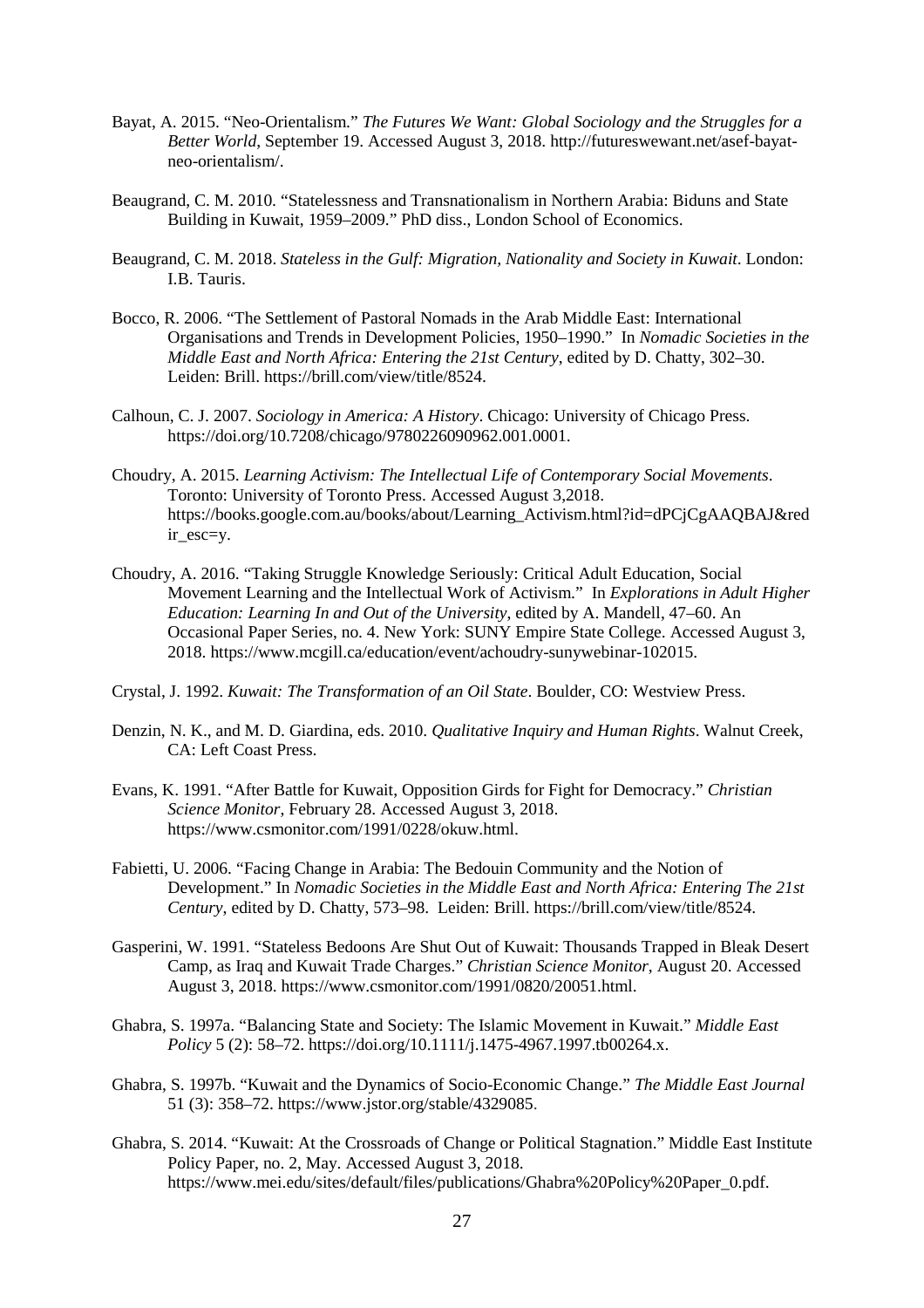- Goffman, E. 1963. *Stigma: Notes on the Management of Spoiled Identity*. New York: Simon and Schuster.
- Gross, F. 1978. *Ethnics in a Borderland: An Inquiry into the Nature of Ethnicity and Reduction of Ethnic Tensions in a One-Time Genocide Area*. Westport, CT: Greenwood Press.
- Gross, F. 1998. *Civic and the Tribal State: State, Ethnicity and the Multiethnic State*. Westport, CT: Greenwood Press.
- Gulf Centre for Human Rights. 2017. "Kuwait Human Rights Defender Abdulhakim Al-Fadhli Chosen as Human Rights and Freedom of Speech Defender for December 2017." December 18. Accessed August 3, 2018. [https://www.gc4hr.org/news/view/1749.](https://www.gc4hr.org/news/view/1749)
- Halas, E. 2010. *Towards the World Culture Society: Florian Znaniecki's Culturalism*. Bern: Peter Lang Publishing. [https://doi.org/10.3726/978-3-653-00141-9.](https://doi.org/10.3726/978-3-653-00141-9)
- Halas, E. 2016. "Crisis or Fluidity? Florian Znaniecki's Theory of Civilization." *Historika Sociologie*, 2 (19): 9–27. [https://doi.org/10.14712/23363525.2016.7.](https://doi.org/10.14712/23363525.2016.7)
- Human Rights Watch. 1992. *Human Rights Watch World Report 1992: Kuwait.* January 1*.* Accessed August 3, 2018. [http://www.refworld.org/docid/467fca5a23.html.](http://www.refworld.org/docid/467fca5a23.html)
- Human Rights Watch. 1995. *The Bedoons of Kuwait, "Citizens without Citizenship*." August 1. August 3, 2018. [http://www.refworld.org/docid/3ae6a7dc0.html.](http://www.refworld.org/docid/3ae6a7dc0.html)
- Human Rights Watch. 2014. *World Report 2014: Kuwait.* Accessed August 3, 2018. [http://www.hrw.org/world-report/2014/country-chapters/kuwait.](http://www.hrw.org/world-report/2014/country-chapters/kuwait)
- ILO (International Labour Organisation). 1957. C-107: Indigenous and Tribal Populations Convention, 1957. (No. 107). Convention Concerning the Protection and Integration of Indigenous and Other Tribal and Semi-Tribal Populations of Independent Countries. Accessed August 3, 2018. [http://www.ilo.org/dyn/normlex/en/f?p=NORMLEXPUB:12100:0::NO::P12100\\_ILO\\_CODE](http://www.ilo.org/dyn/normlex/en/f?p=NORMLEXPUB:12100:0::NO::P12100_ILO_CODE:C107) [:C107.](http://www.ilo.org/dyn/normlex/en/f?p=NORMLEXPUB:12100:0::NO::P12100_ILO_CODE:C107)
- Ismael, J. 1982. *Kuwait: Social Change in Historical Perspective*. Syracuse, NY: Syracuse University Press.
- Izzak, B. 2018. "MP, Activists Outraged After Bedoon Sets Himself on Fire." *Kuwait Times,*  February 28. Accessed August 3, 2018. [http://news.kuwaittimes.net/website/mps-activists](http://news.kuwaittimes.net/website/mps-activists-outraged-bedoon-sets-fire/)[outraged-bedoon-sets-fire/.](http://news.kuwaittimes.net/website/mps-activists-outraged-bedoon-sets-fire/)
- Kark, R., and S. J. Frantzman. 2012. "Empire, State and the Bedouin of the Middle East, Past and Present: A Comparative Study of Land and Settlement Policies." *Middle Eastern Studies* 48 (4): 487–510[. https://doi.org/10.1080/00263206.2012.682303.](https://doi.org/10.1080/00263206.2012.682303)
- Kennedy, S. 2016. "The Stateless Bedoun in Kuwaiti Society: A Study of Bedouin Identity, Culture and the Growth of an Intellectual Ideal." PhD diss., University of Adelaide.
- Keskin, T., ed. 2018. *Middle East Studies After September 11: Neo-Orientalism, American Hegemony and Academia*. Leiden: Brill.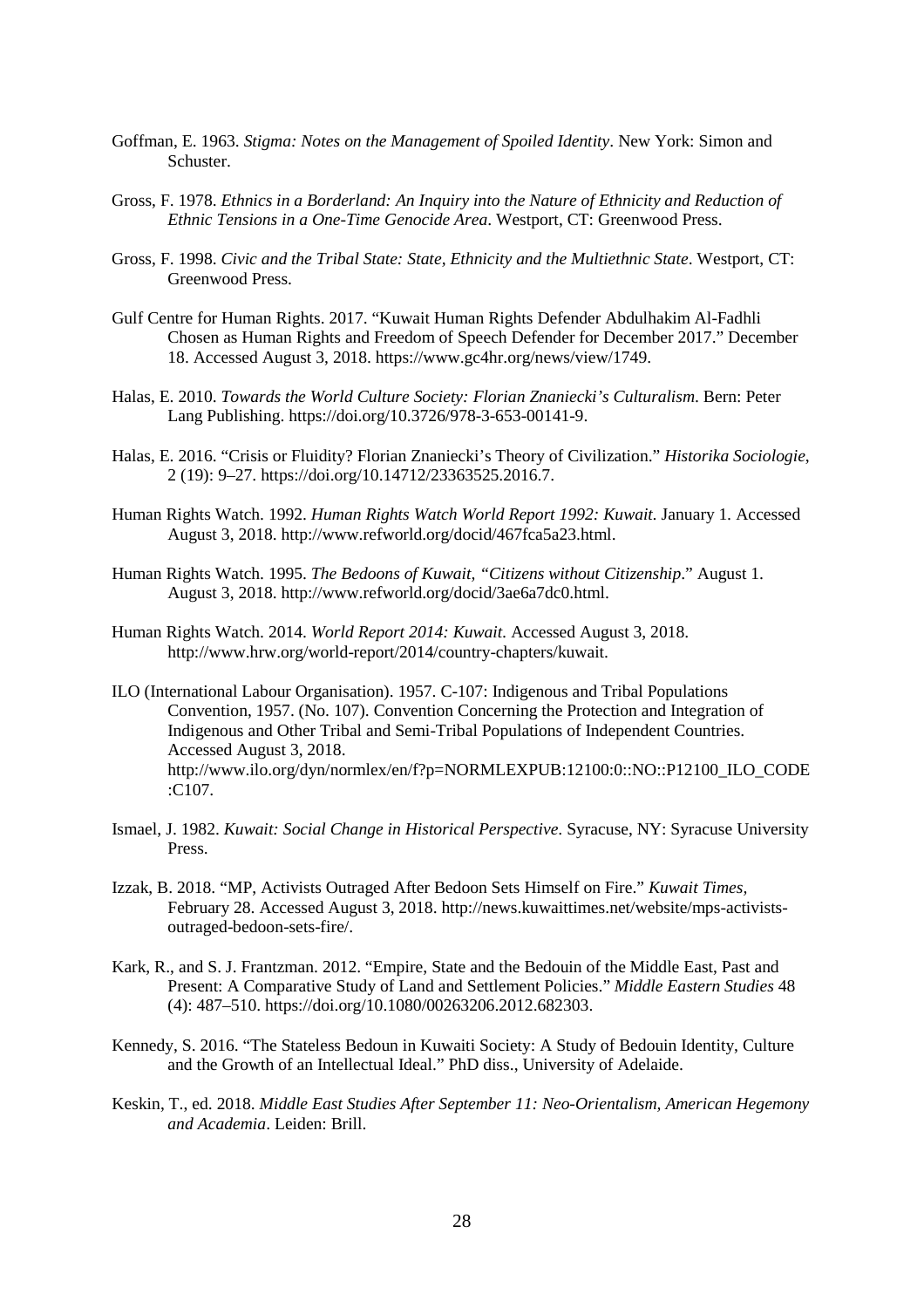- *Kuwait Times*. 2013. "Over 111,000 Registered Bedoons Living in Kuwait—Interior Minister Invited to Meeting." *Kuwait Times*, December 23. Accessed August 3, 2018. [https://www.pressreader.com/kuwait/kuwait-times/20131223/281595238356907.](https://www.pressreader.com/kuwait/kuwait-times/20131223/281595238356907)
- *Kuwait Times.* 2014a. "Kuwait, Comoros Negotiate to 'Naturalize' Bedoons?—No Plans for Deportation." May 19. Accessed August 3, 2018. [http://news.kuwaittimes.net/kuwait](http://news.kuwaittimes.net/kuwait-comoros-negotiate-naturalize-bedoons-plans-deportation/)[comoros-negotiate-naturalize-bedoons-plans-deportation/.](http://news.kuwaittimes.net/kuwait-comoros-negotiate-naturalize-bedoons-plans-deportation/)
- *Kuwait Times*. 2014b. "Govt to Offer Bedoons Comoros Citizenship. MP Slams Move, Says Lawmakers Were Misled." November 10. Accessed August 3, 2018. [http://news.kuwaittimes.net/pdf/2014/nov/10/kt.pdf.](http://news.kuwaittimes.net/pdf/2014/nov/10/kt.pdf)
- *Kuwait Times*. 2016. "80,000 Bedoons Have No Hope for Naturalization: Sheikh Mazen." April 5. Accessed August 3, 2018. [http://news.kuwaittimes.net/website/80000-bedoons-no-hope](http://news.kuwaittimes.net/website/80000-bedoons-no-hope-naturalization-sheikh-mazen/)[naturalization-sheikh-mazen/.](http://news.kuwaittimes.net/website/80000-bedoons-no-hope-naturalization-sheikh-mazen/)
- Lassiter, E. L. 2005a. "Collaborative Ethnography and Public Anthropology." *Current Anthropology* 46 (1): 83–106. [https://doi.org/10.1086/425658.](https://doi.org/10.1086/425658)
- Lassiter, E. L. 2005b. *The Chicago Guide to Collaborative Ethnography*. Chicago: University of Chicago Press.
- Lerner, D. 1958. *The Passing of Traditional Society: Modernizing the Middle East*. Glencoe: Free Press.
- LeVine, M. 2011. "Mid East Battle of the Sociologists." *Al Jazeera*, March 12. Accessed August 3, 2018. [https://www.aljazeera.com/indepth/opinion/2011/03/201131011111755251.html.](https://www.aljazeera.com/indepth/opinion/2011/03/201131011111755251.html)
- Little, D. 2008. *American Orientalism: The United States and the Middle East since 1945*. 3rd ed. Chapel Hill: The University of North Carolina Press. [https://www.jstor.org/stable/10.5149/9780807877616\\_little.](https://www.jstor.org/stable/10.5149/9780807877616_little)
- Lockman, Z. 2004. *Contending Visions of the Middle East: The History and Politics of Orientalism*. Cambridge: Cambridge University Press. [https://doi.org/10.1017/CBO9780511606786.](https://doi.org/10.1017/CBO9780511606786)
- Longva, A. N. 1997. *Walls Built on Sand: Migration, Exclusion and Society in Kuwait*. Boulder, CO: Westview Press.
- Longva, A. N. 2006. "Nationalism in Pre-Modern Guise: The Discourse on Hadhar and Badu in Kuwait*.*" *International Journal of Middle East Studies* 38 (2): 171–87. [https://doi.org/10.1017/S0020743806412307.](https://doi.org/10.1017/S0020743806412307)
- Mohamedou, M. M. O. 2015. "Neo-Orientalism and the e-Revolutionary: Self-Representation and the Post-Arab Spring." *Middle East Law and Governance* 7 (1): 120–31. [https://doi.org/10.1163/18763375-00701006.](https://doi.org/10.1163/18763375-00701006)
- Pavan Kumar, M. "Introduction: Orientalism(s) After 9/11." *Journal of Postcolonial Writing* 48 (3): 233–40. [https://doi.org/10.1080/17449855.2012.678707.](https://doi.org/10.1080/17449855.2012.678707)
- Patai, R. 1976. *The Arab Mind*. Tucson, AZ: Recovery Resources Press.
- Said, E. 1978. *Orientalism*. New York: Pantheon Books.
- Saleh, A. 2014. "Bedoon Draft Law Upsets State-Body Work Plan." *Kuwait Times*, February 9. Accessed August 3, 2018. [http://news.kuwaittimes.net/pdf/2014/feb/09/p02.pdf.](http://news.kuwaittimes.net/pdf/2014/feb/09/p02.pdf)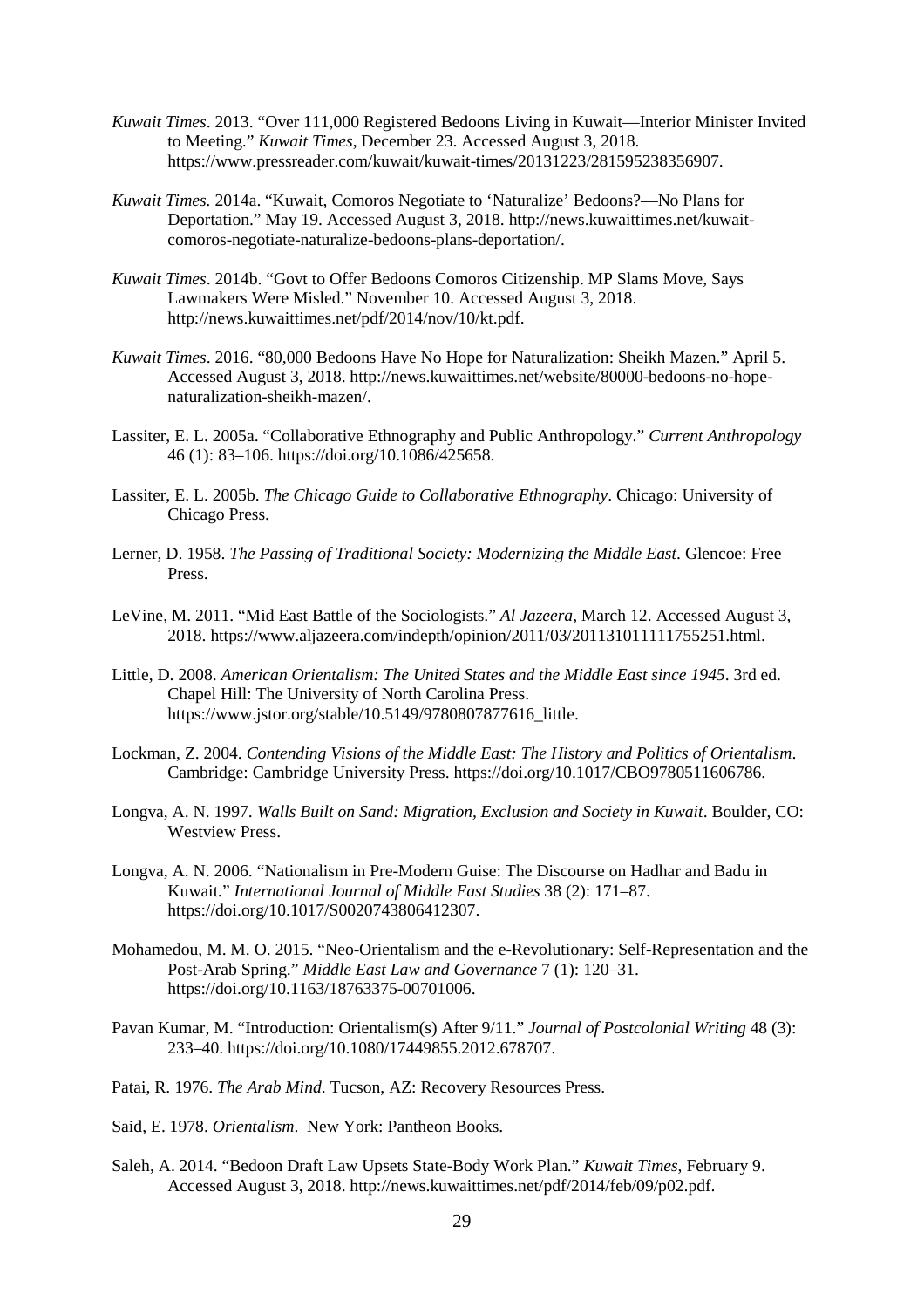- Shultziner, D., and M. A. Tétreault. 2012. "Representation and Democratic Progress in Kuwait." *Representation: Journal of Representative Democracy* 48 (3): 281–93. [https://doi.org/10.1080/00344893.2012.706981.](https://doi.org/10.1080/00344893.2012.706981)
- Smolicz, J. J., and M. J. Secombe. 2003. "Sociology as a Science of Culture: Linguistic Pluralism in Australia and Belarus." In *Sociology and Ideology*, edited by E. Ben Rafael, 53–78. Leiden: Brill[. https://doi.org/10.1163/156913303100418898.](https://doi.org/10.1163/156913303100418898)
- Stanton Russell, S. 1989. "Politics and Ideology in Migration Policy Formulation: The Case of Kuwait." *International Migration Review* 23 (1): 24–47. Accessed August 3, 2018. [https://www.jstor.org/stable/2546181.](https://www.jstor.org/stable/2546181)
- Stanton Russell, S., and M. A. al Ramadhan. 1994. "Kuwait's Migration Policy Since the Gulf Crisis." *International Journal of Middle East Studies* 26: 569–87. [https://doi.org/10.1017/S0020743800061110.](https://doi.org/10.1017/S0020743800061110)
- Stein, E. 2012. "Beyond Arabism vs. Sovereignty: Relocating Ideas in the International Relations of the Middle East." *Review of International Studies* 38 (4): 881–905. [https://doi.org/10.1017/S0260210511000465.](https://doi.org/10.1017/S0260210511000465)
- Supreme Planning Council. 1992. *Supreme Planning Council General Secretariat Resolution No.11*. The General Secretariat Correspondence, No. 1/930–394, January 8, 1992.
- Tétreault, M. A. 2001. "A State of Two Minds: State Cultures, Women, and Politics in Kuwait." *International Journal of Middle East Studies* 33 (2): 203–20. Accessed August 3, 2018. [https://www.jstor.org/stable/259562.](https://www.jstor.org/stable/259562)
- Tétreault, M. A. 2003. "Kuwait: Sex, Violence and the Politics of Economic Restructuring." In *Women and Globalisation in the Arab Middle East: Gender, Economy and Society*, edited by E. A. Doumata and M. P. Posusney, 223–34. Boulder: Lynne Rienner.
- Thomas, I., and F. Znaniecki. 1918. *The Polish Peasant in Europe and America*. Illinois: The University of Chicago Press.
- Toumi, H. 2014. "Egypt May Grant Citizenship to Gulf's Stateless." *Gulf News*, July 11. Accessed August 3, 2018. [https://gulfnews.com/news/mena/egypt/egypt-may-grant-citizenship-to-gulf](https://gulfnews.com/news/mena/egypt/egypt-may-grant-citizenship-to-gulf-s-stateless-1.1370301)[s-stateless-1.1370301.](https://gulfnews.com/news/mena/egypt/egypt-may-grant-citizenship-to-gulf-s-stateless-1.1370301)
- Tran, M. 2011. "You're Between Sky and Earth: The Plight of Biduns in Kuwait." *The Guardian*, October 17. [https://www.theguardian.com/global-development/2011/oct/17/biduns-kuwait](https://www.theguardian.com/global-development/2011/oct/17/biduns-kuwait-statelessness)[statelessness.](https://www.theguardian.com/global-development/2011/oct/17/biduns-kuwait-statelessness)
- Turner, B. S. 1978. *Marx and the End of Orientalism*. London: Routledge Revivals.
- Turner, B. S. 1994. *Orientalism, Postmodernism and Globalism*. London: Routledge. [https://doi.org/10.4324/9780203427255.](https://doi.org/10.4324/9780203427255)
- Turner, B. S. 1998. *Weber and Islam.* Vol. 7 of *Max Weber Classic Monographs*. London: Routledge.
- Turner, B. S. 2000. "Outline of a Theory of Orientalism." In *Orientalism: Early Sources*, vol.1 of *Readings in Orientalism*, edited by B. S. Turner, 1–31. London: Routledge.
- Weissbrodt, D. 2008. *The Human Rights of Non-Citizens*. Oxford: Oxford University Press. [https://doi.org/10.1093/acprof:oso/9780199547821.001.0001.](https://doi.org/10.1093/acprof:oso/9780199547821.001.0001)